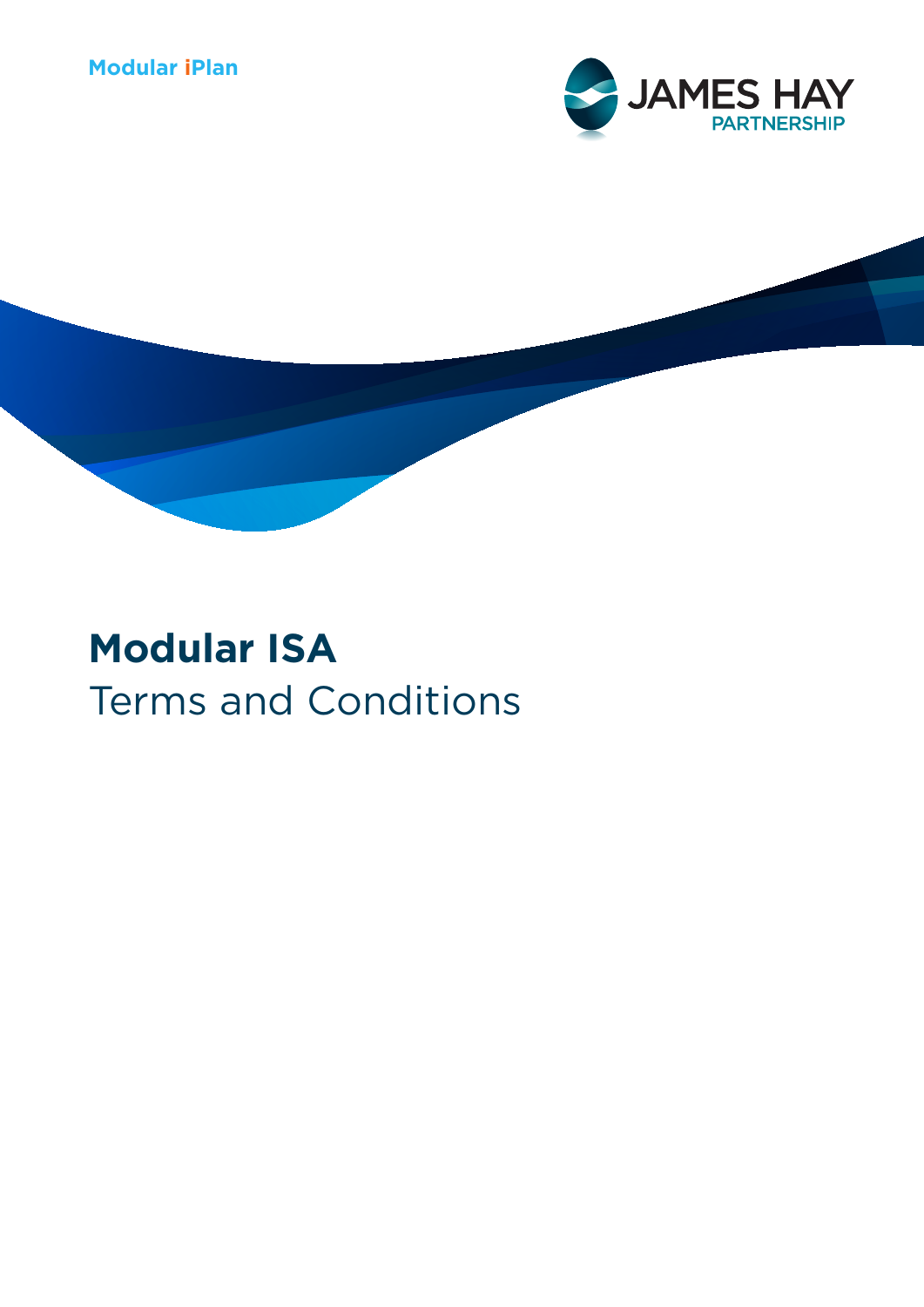The James Hay Modular iPlan ("Modular iPlan") is our online retirement wealth platform which consists of three Products:

- **1. James Hay Modular iSIPP**
- **2. James Hay Modular GIA**

# **3. James Hay Modular ISA**

The Modular GIA and Modular ISA are optional, and are only available to members of the Modular iSIPP.

These Terms and Conditions give you important information about your Modular ISA and, together with your completed application form, section 1 of the Modular ISA Charges Schedule, Modular ISA Permitted Investments List and the individual user terms and conditions for James Hay Online (JHOL), form the agreement between you, James Hay Wrap Managers Limited and James Hay Wrap Nominee Company Limited. The Modular ISA is a stocks and shares ISA, as defined under the ISA Regulations.

Please ensure that you read these Terms and Conditions carefully before accepting them and submitting your application to us. If you have any questions about these Terms and Conditions or any of our other documents, please feel free to contact us.

Nothing we provide to you, whether orally or in writing, including the content of these Terms and Conditions, our Website (including any linked website) and JHOL should be construed as financial, investment or tax advice. You are responsible for your choice of ISA and the investments you make. We recommend that you seek advice from a suitably qualified Financial Adviser before applying for a Modular ISA and placing any investments.

Any taxation information contained in this document and other documents is based on our interpretation of legislation and HMRC practice which may change from time to time. Any information relating to how tax may be applied to you may change and depends on your individual circumstances.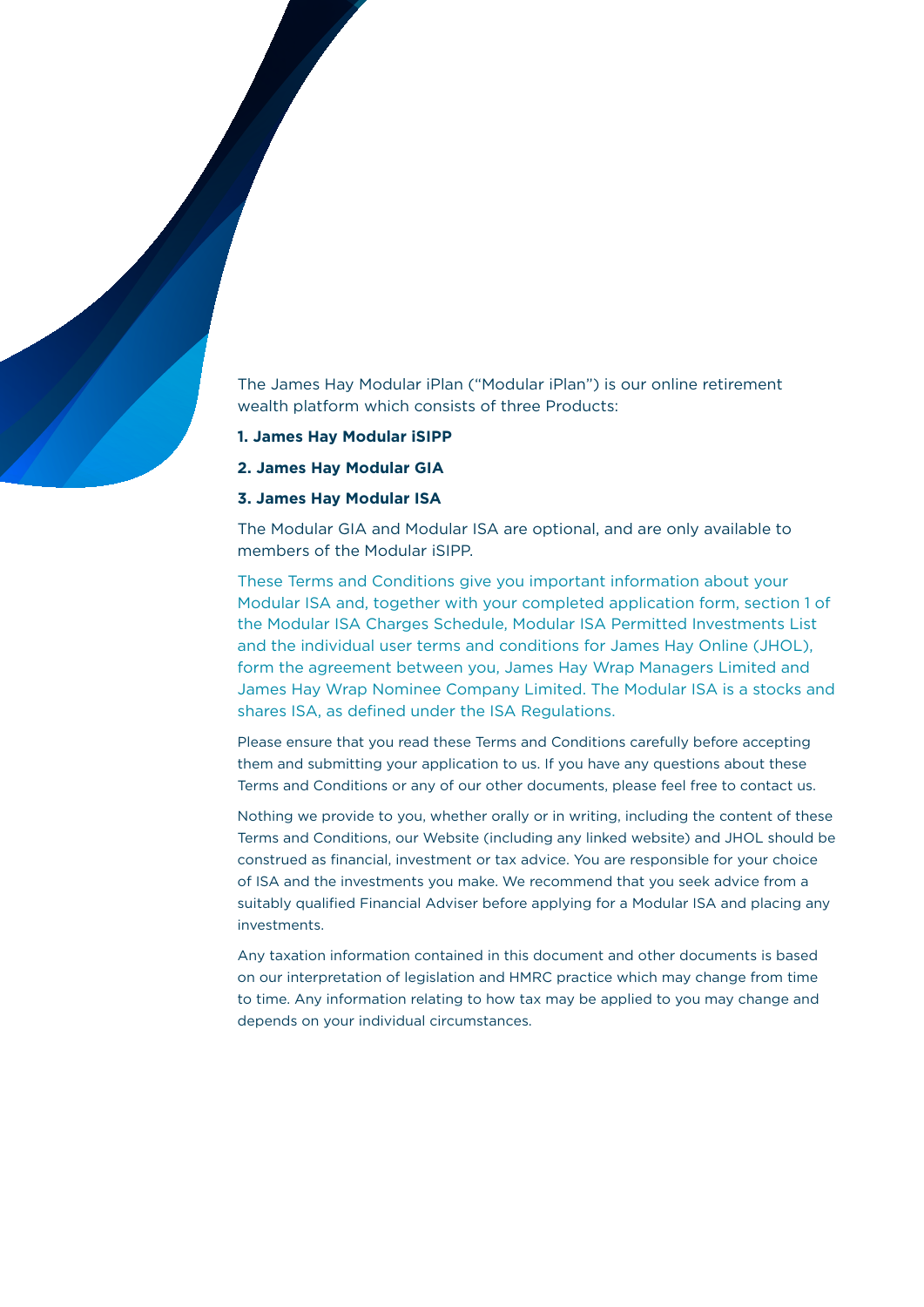# **Modular ISA**

Terms and Conditions

# **INDEX**

| 1     | <b>CHANGING THE TERMS AND CONDITIONS</b>                                       |  |
|-------|--------------------------------------------------------------------------------|--|
| 2     | <b>GLOSSARY</b>                                                                |  |
| 3     | THE COMPANIES YOU ARE CONTRACTING WITH                                         |  |
| 4     | <b>KEY DOCUMENTS</b>                                                           |  |
| 5     | <b>SERVICES</b>                                                                |  |
| 5.1   | <b>Services provided</b>                                                       |  |
| 5.2   | When we will refuse to carry out our services                                  |  |
| 5.3   | Services not provided by us                                                    |  |
| 6     | <b>OPENING YOUR MODULAR ISA</b>                                                |  |
| 6.1   | <b>Eligibility</b>                                                             |  |
| 6.2   | <b>Application process</b>                                                     |  |
| 6.3   | Appointment of a Financial Adviser (if applicable)                             |  |
| 6.4   | Appointment of a Stockbroker (if applicable)                                   |  |
| 6.5   | Appointment of a third party (if applicable)                                   |  |
| 7     | <b>YOUR RIGHT TO CANCEL</b>                                                    |  |
| 8     | <b>SENDING INSTRUCTIONS, NOTICES AND</b><br><b>DOCUMENTS</b>                   |  |
| 8.1   | <b>General</b>                                                                 |  |
| 8.2   | <b>Notices and documents</b>                                                   |  |
| 8.3   | <b>Instructions</b>                                                            |  |
| 9     | <b>POOLED CLIENT MONEY ACCOUNTS</b>                                            |  |
| 10    | <b>YOUR PRODUCT BANK ACCOUNT</b>                                               |  |
| 10.1  | <b>General</b>                                                                 |  |
| 10.2  | <b>Subscriptions into your Modular ISA</b>                                     |  |
| 10.3  | <b>Payments Out of your Modular ISA</b>                                        |  |
| 10.4  | <b>Interest</b>                                                                |  |
| 11    | <b>INVESTMENTS</b>                                                             |  |
| 11.1  | <b>General</b>                                                                 |  |
| 11.2  | Placing and withdrawing investment Instructions                                |  |
| 11.3  | <b>Investment Instructions placed in error</b>                                 |  |
| 11.4  | <b>Potential delays to completing Instructions</b>                             |  |
| 11.5  | Reversing, suspending or refusing investment<br><b>Instructions</b>            |  |
| 12    | <b>REGISTRATION OF INVESTMENTS</b>                                             |  |
| 13    | <b>JAMES HAY INVESTMENT CENTRE</b>                                             |  |
| 13.1  | <b>General</b>                                                                 |  |
| 13.2  | <b>Investment Centre Instructions</b>                                          |  |
| 13.3  | <b>Deduction of initial investment Adviser Charges</b>                         |  |
| 13.4  | Receiving money on sale of Permitted Investments                               |  |
| 13.5  | <b>Switching Permitted Investments</b>                                         |  |
| 13.6  | Re-registering existing investments into the<br><b>Investment Centre Funds</b> |  |
| 13.7  | <b>Aggregating transactions</b>                                                |  |
| 13.8  | <b>Rebates</b>                                                                 |  |
| 13.9  | <b>Distributions</b>                                                           |  |
| 13.10 | <b>Confirming transaction details to you</b>                                   |  |

| 13.11 | <b>Suspension of funds</b>                                              |  |  |
|-------|-------------------------------------------------------------------------|--|--|
| 13.12 | <b>Mergers and closures</b>                                             |  |  |
| 13.13 | <b>Collection of investment income</b>                                  |  |  |
| 13.14 | Voting rights and corporate actions                                     |  |  |
| 13.15 | <b>Transferring funds into and out of your Modular ISA</b>              |  |  |
| 14    | <b>MODULAR ISA PANELS</b>                                               |  |  |
| 15    | <b>WHOLE OF MARKET MODULE</b>                                           |  |  |
| 16    | <b>CHARGES</b>                                                          |  |  |
| 17    | <b>TAX</b>                                                              |  |  |
| 18    | <b>KEEPING YOU INFORMED AND THIRD PARTY</b><br><b>LITERATURE</b>        |  |  |
| 19    | <b>CLOSING YOUR MODULAR ISA</b>                                         |  |  |
| 19.1  | When you may close your Modular ISA                                     |  |  |
| 19.2  | When we may close your Modular ISA                                      |  |  |
| 19.3  | Requirements, charges and consequences when<br>closing your Modular ISA |  |  |
| 20    | <b>YOUR MODULAR ISA ON DEATH</b>                                        |  |  |
| 20.1  | <b>Notification of death</b>                                            |  |  |
| 20.2  | <b>Additional Permitted Subscription (APS)</b>                          |  |  |
| 21    | <b>RESPONSIBILITY FOR LOSS</b>                                          |  |  |
| 21.1  | <b>Our responsibility</b>                                               |  |  |
| 21.2  | Where we are not responsible                                            |  |  |
| 21.3  | Your responsibility to us                                               |  |  |
| 22    | <b>OTHER IMPORTANT TERMS</b>                                            |  |  |
| 22.1  | <b>Client status</b>                                                    |  |  |
| 22.2  | <b>Conflict of interest</b>                                             |  |  |
| 22.3  | <b>Complaints</b>                                                       |  |  |
| 22.4  | <b>Delay</b>                                                            |  |  |
| 22.5  | <b>Exclusion of third party rights</b>                                  |  |  |
| 22.6  | <b>Financial Services Compensation Scheme</b>                           |  |  |
| 22.7  | Invalid, unlawful or unenforceable terms                                |  |  |
| 22.8  | <b>Law and jurisdiction</b>                                             |  |  |
| 22.9  | Transfer of our rights and obligations                                  |  |  |
| 22.10 | <b>Telephone recording</b>                                              |  |  |
| 22.11 | Use and disclosure of personal information                              |  |  |
| 22.12 | <b>Compliance with the ISA Regulations and</b><br>delegation            |  |  |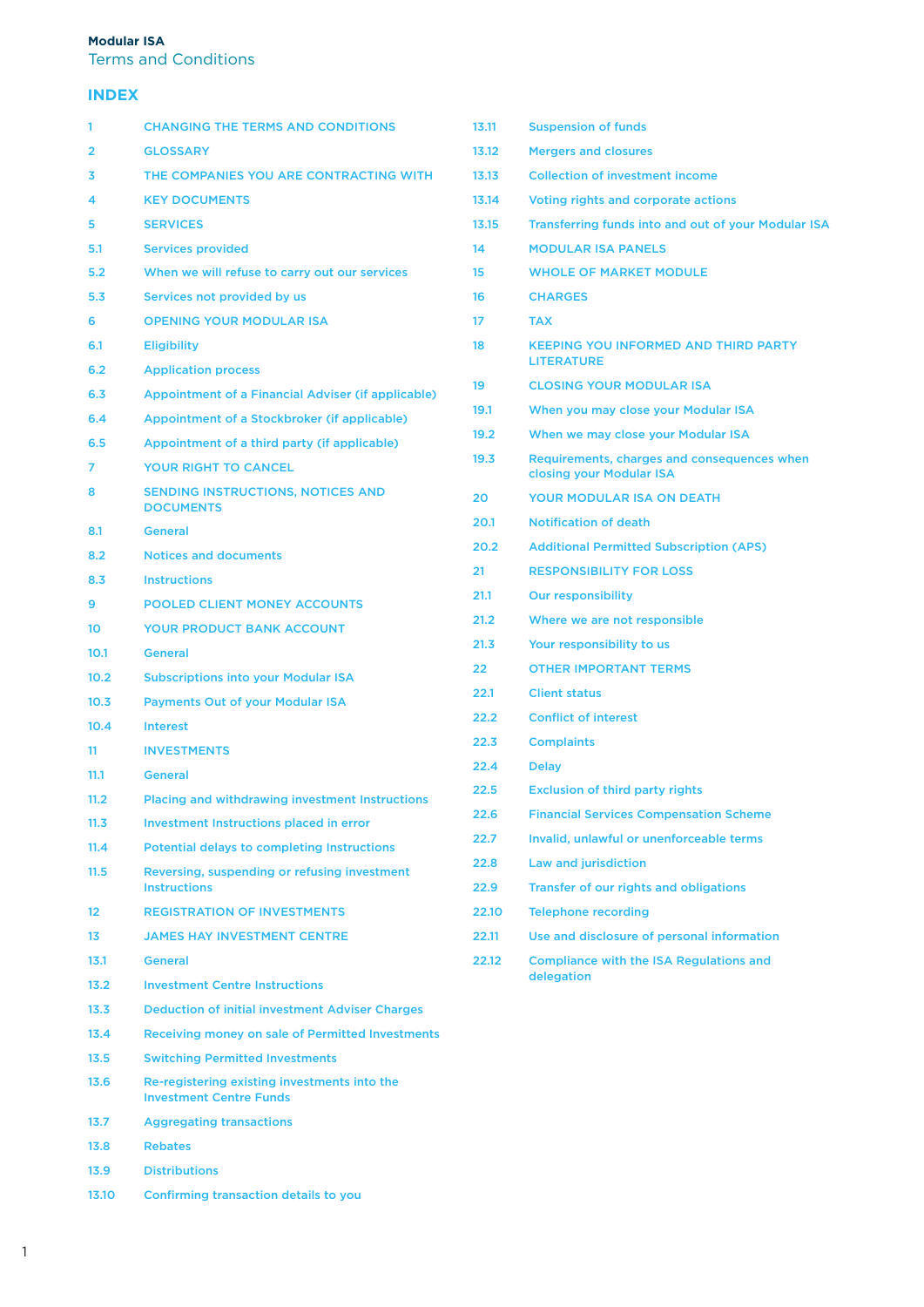# **1 CHANGING THE TERMS AND CONDITIONS**

- 1.1 We may change the Terms and Conditions from time to time. We will give you at least 30 Days' prior written notice of any material change to the Terms and Conditions except where either: (a) those changes are outside of our control (such as a change in legislation) which may take effect immediately; or (b) those changes are not to your disadvantage, in which case we will inform you within 30 Days of the changes having taken effect. Notice will be given in accordance with clause 8.
- 1.2 A material change to the Terms and Conditions includes material changes to the Permitted Investments List or section 1 of the Charges Schedule (but does not include any changes in interest rates or annual uplifts in charges as set out in the Charges Schedule or on our Website).
- 1.3 We will generally only make a material change to our Terms and Conditions for the following valid reasons; to:
	- (1) reflect changes to law, industry guidance or codes of practice;
	- (2) meet regulatory and reporting requirements (including recommendations by the Financial Conduct Authority (FCA) or decisions of the Financial Ombudsman Service);
	- (3) reflect changes in how investment markets work which may impact on the operation of your Modular ISA;
	- (4) avoid cross-subsidisation between individual member products where provision of certain services is charged on an uneconomic basis;
	- (5) provide for the introduction of new systems or changes to existing systems, methods of operating, outsourcing or administration, services or facilities;
	- (6) proportionately reflect legitimate cost increases or decreases associated with providing our services in relation to your Modular ISA (including regulatory or industry levies);
	- (7) take account of changes to the ownership of our business or how it operates;
	- (8) correct errors; and/or
	- (9) make them clearer.
- 1.4 If we reasonably deem that a material change to these Terms and Conditions operates to your disadvantage, then if you wish to transfer your Modular ISA to another ISA manager because you are not happy with the change, we shall waive our transfer out charge provided you give us Instructions no later than 90 Days after the change came into effect, to transfer your Modular ISA, and you inform us that this is the reason for the transfer.
- 1.5 Minor changes to the Terms and Conditions (including typographical corrections, clause restructuring or clarifications that do not materially change the meaning of the clause) shall take effect immediately without notice to you but an up-to-date version will be available on our Website or on request.

# **2 GLOSSARY**

2.1 When the following words with capital letters are used in these Terms and Conditions, this is what they mean:

**ADDRESS** our address at Dunn's House, St. Paul's Road, Salisbury, Wiltshire SP2 7BF or such other address as we may notify you from time to time;

**ADVISER CHARGE** any charge (plus VAT if applicable) you have agreed to pay to your Financial Adviser for advice and other services provided to you in relation to your Modular ISA;

**AVAILABLE FUND** in relation to a transfer, a fund in which Units are available for investment via both the Transferring Platform and the Receiving Platform;

**AVAILABLE FUND MANAGER** the operator of an Available Fund;

**BUSINESS DAY** a Day other than a Saturday, Sunday or public holiday in England when banks in London are open for business;

**CASH PANEL PROVIDER** a licensed deposit taker who offers fixed term deposits on our Panel;

**CHARGES SCHEDULE** the schedule of charges and other information that applies to your Modular ISA;

**CLIENT** the person who submitted or authorised the submission of your completed application to open a Modular ISA and in whose name it has been opened;

**CLIENT MONEY RULES** the client money rules set out by the FCA from time to time accessible at https://www.handbook.fca.org.uk;

**COSTS AND CHARGES DISCLOSURE DOCUMENTS** the cost and charges disclosure documents that set out the necessary information for a particular fund (pre-sale and annually, as required) in compliance with legal and regulatory requirements;

**DAY** a period of 24 consecutive hours beginning at 12:00 midnight;

**DISCOUNTED UNIT CLASS** a Unit class in an Available Fund for which the Available Fund Manager is paid a lower level of charges than would otherwise apply to an investment in Units in the Available Fund;

**FCA** Financial Conduct Authority or successor regulator;

**FCA RULES** the rules set out by the FCA from time to time accessible at https://www.handbook.fca.org.uk;

**FINANCIAL ADVISER** an individual or firm that should be authorised and regulated by the FCA (or which holds the appropriate regulatory permissions to operate as a Financial Adviser in accordance with the laws of the jurisdiction in which the individual or firm is domiciled), as appointed by you, who provides you with financial and investment advice from time to time;

**HMRC** Her Majesty's Revenue & Customs;

**IFG GROUP COMPANIES** IFG Group PLC (Republic of Ireland company no. IE021010), whose office address is: IFG House, Booterstown Hall, Booterstown, Co. Dublin 216410, and any companies or organisations wholly or partly owned by it at any time, including James Hay Wrap Managers Limited and James Hay Wrap Nominee Company Limited;

**INSTRUCTION** or **INSTRUCTS** or **INSTRUCTED** any instruction given by you, your Financial Adviser or other party authorised by you, that is sent to, and received by, us in relation to: (1) the buying, selling or Switching of investments; (2) the operation of your Modular ISA; (3) any other service we may provide to you;

**INVESTMENT CENTRE** James Hay Partnership's investment platform, providing access to the range of Investment Centre Funds available to you under your Modular ISA;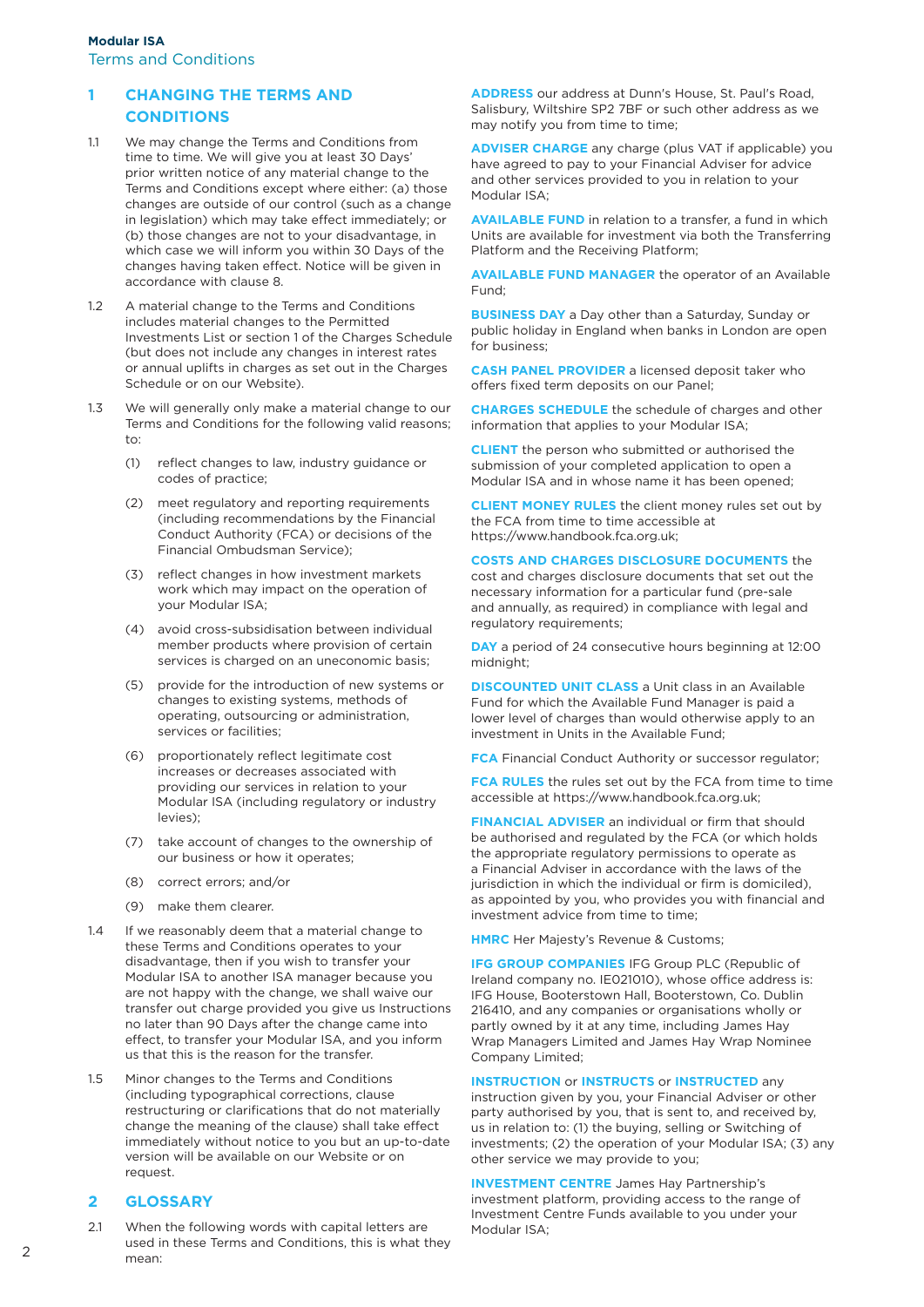**INVESTMENT CENTRE FUND** a fund offered by an Investment Centre Fund Manager that is available to be traded on the Investment Centre;

**INVESTMENT CENTRE FUND MANAGER** a third party firm that manages funds available on the Investment Centre;

**INVESTMENT CENTRE FUNDS LIST** the list of Investment Centre Funds you may invest in, a copy of which can be obtained from our Website or on request;

**ISA** an Individual Savings Account managed in accordance with the ISA Regulations by an ISA manager under the terms agreed between the ISA manager and investor;

**ISA REGULATIONS** the Individual Savings Account Regulations 1998, as amended from time to time;

**JAMES HAY ONLINE** or **JHOL** the secure online portal accessible on our Website, or any replacement or successor, in whatever form;

**JAMES HAY PARTNERSHIP** or **JHP** is the trading name used by (amongst others) James Hay Wrap Managers Limited and James Hay Wrap Nominee Company Limited;

**JAMES HAY WRAP MANAGERS LIMITED** or **JHWM**

James Hay Wrap Managers Limited (England company no. 04773695), whose registered office is: Dunn's House, St Paul's Road, Salisbury, Wiltshire SP2 7BF. JHWM is authorised and regulated by the Financial Conduct Authority under Firm Reference Number: 225574;

#### **JAMES HAY WRAP NOMINEE COMPANY LIMITED** or

**JHWNC** James Hay Wrap Nominee Company Limited (England company no. 07259308), whose registered office is: Dunn's House, St Paul's Road, Salisbury, Wiltshire SP2 7BF;

**KEY FEATURES DOCUMENT** the document which sets out the key features of your Modular ISA;

**MODULAR GIA** the general investment account you may open under the Modular iPlan managed by JHWM;

**MODULAR ISA** an individual savings account you may open under the Modular iPlan, which is managed by JHWM;

**MODULAR iSIPP** the self-invested personal pension established under the James Hay Personal Pension Plan;

**MODULAR iSIPP MEMBER** you, the person who submitted or authorised the submission of your completed application to open a James Hay Modular iSIPP (which has not been closed or transferred out), and in whose name it has been opened;

**NOMINEE** James Hay Wrap Nominee Company Limited (an IFG Group Company), or such other nominee as JHWM may decide to appoint;

**PANEL** our panel of Providers listed on our Website from time to time;

**PANEL STOCKBROKER** a stockbroker on our Panel;

**PAYMENTS OUT** the withdrawal and transfer of money from your Modular ISA and/or investments from your Modular ISA to you and/or an account in your name nominated by you, subject to these Terms and Conditions;

**PERMITTED INVESTMENTS** investments permitted under the Permitted Investments List;

**PERMITTED INVESTMENTS LIST the list of Permitted** Investments you may invest in through your Modular ISA, as amended from time to time;

**PLATFORM** the operator of an investment platform with whom you may hold investments;

**POOLED CLIENT MONEY ACCOUNT** an account holding

the aggregated amount of all clients' cash holdings, held in our name with one or more banks and/or deposit takers as determined by us from time to time. Each client's entitlement is recorded in our internal records but not in each bank's or deposit taker's records;

**PRODUCT** means the Modular iPlan comprising the Modular iSIPP, Modular GIA and Modular ISA;

**PRODUCT BANK ACCOUNT** the term used to describe an individual client's cash holding for a Modular ISA or Modular GIA. All clients' cash accounts are aggregated and held in the Pooled Client Money Account;

**PROVIDER** means a Cash Panel Provider and Panel Stockbroker, collectively.

**REBATE** a repayment received from an Investment Centre Fund Manager in respect of a reduction of their charges relating to a Permitted Investment and applied to your Modular ISA as additional units, shares or money;

**RECEIVING PLATFORM** the investment Platform that receives investments from a Transferring Platform on a transfer;

**STOCKBROKER** an individual or firm that should be UK based and must be authorised and regulated by the FCA (or which holds the appropriate regulatory permissions to operate as a stockbroker in accordance with the laws of the jurisdiction in which the individual or firm is domiciled), which provides stockbroking services and who holds cash or assets for investment, from time to time;

**STOCKBROKER ACCOUNT** an account with a Stockbroker held in the name of the Stockbroker to hold assets and cash, which are to be invested or have been invested via the Stockbroker;

**SUBSCRIPTION** payments into your Modular ISA, including cash and investments;

**SWITCH** or **SWITCHES** or **SWITCHING** selling Investment Centre Funds, then using the proceeds to purchase other Investment Centre Funds;

**TAX YEAR** 06 April to the following 05 April;

**TECHNICAL GUIDE** the document providing detailed technical information about your Modular ISA;

**TERMS AND CONDITIONS** these Terms and Conditions, your completed application form, individual user terms and conditions for JHOL and section 1 of the Charges Schedule;

**TRANSFERRING PLATFORM** the investment Platform that transfers investments to a Receiving Platform on a transfer;

**UK** England, Northern Ireland, Scotland and Wales, excluding the Isle of Man and Channel Islands;

**UNIT** a unit representing a right to or interest in investments;

**UNIT TRANSFER** a transfer of investments which is carried out through re-registration of the ownership of Units in an Available Fund from the Transferring Platform to the Receiving Platform without the Available Fund Manager first selling the Units to transfer cash to the Receiving Platform (otherwise known as an "in-specie transfer");

**US PERSON** a person who is: (1) a citizen or national of the United States of America ('US') (including dual citizens or nationals); or (2) resident or ordinarily resident in the US for tax purposes;

**WEBSITE** the website located at: www.jameshay.co.uk or other such address as we may notify you from time to time;

2.2 In these Terms and Conditions:

2.2.1 the words **we**, **us** and **our** mean JHWM and **you**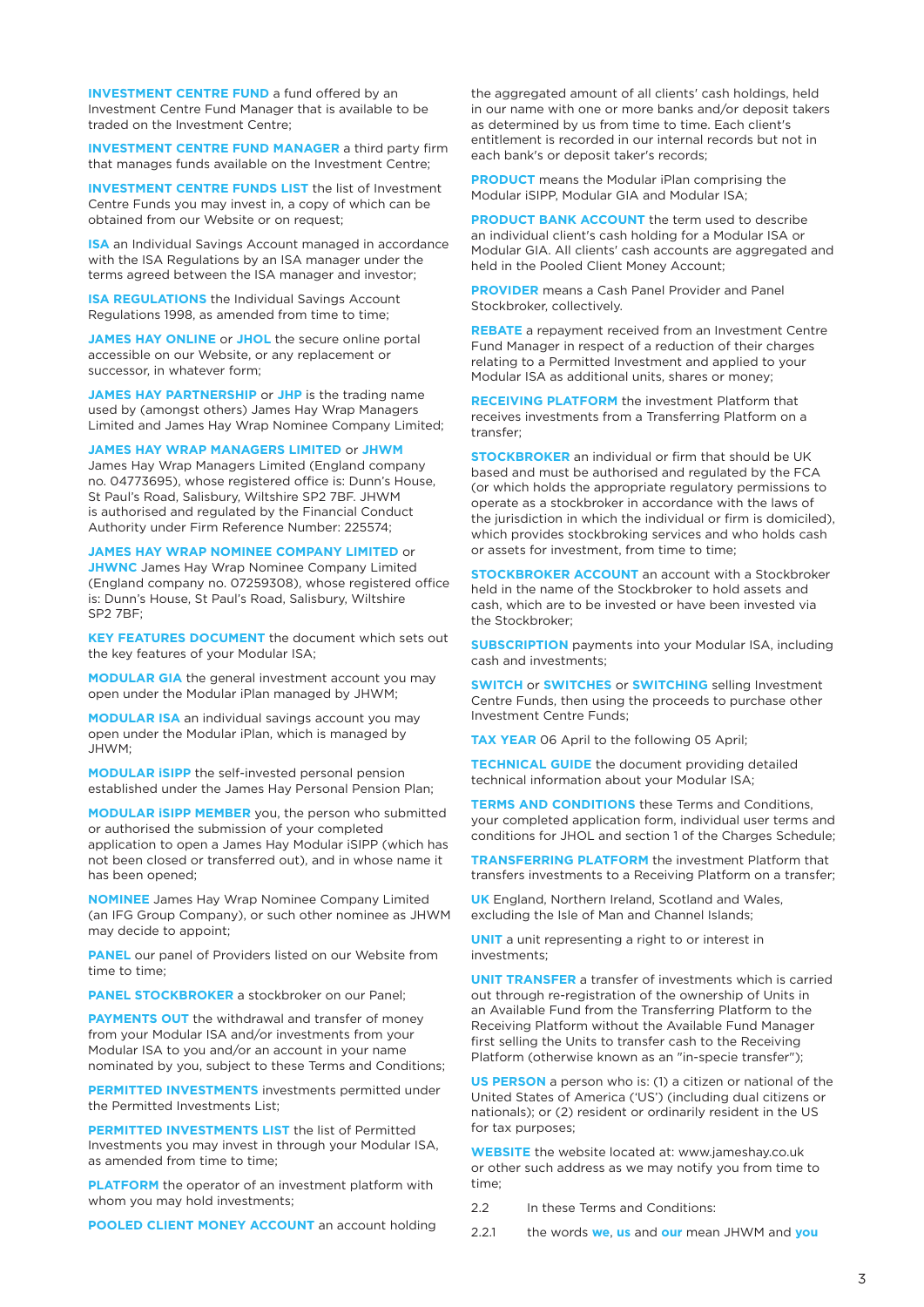# **Modular ISA** Terms and Conditions

and **your** mean the Client.

- 2.2.2 the words **your Modular ISA** means the Modular ISA under which you are a Client.
- 2.2.3 unless the context otherwise requires, words in the singular shall include the plural and in the plural shall include the singular.
- 2.2.4 unless stated otherwise, references to clause numbers are references to clause numbers in these Terms and Conditions.

# **3 THE COMPANIES YOU ARE CONTRACTING WITH**

- 3.1 These Terms and Conditions are between you and:
- 3.1.1 James Hay Wrap Managers Limited; and
- 3.1.2 James Hay Wrap Nominee Company Limited.

# **4 KEY DOCUMENTS**

- 4.1 Your key documents, which are available on request, are:
- 4.1.1 these Terms and Conditions
- 4.1.2 your completed application form
- 4.1.3 Charges Schedule
- 4.1.4 Permitted Investments List
- 4.1.5 individual user terms and conditions for JHOL
- 4.1.6 Key Features Document
- 4.1.7 Modular iPlan Technical Guide.

# **5 SERVICES**

# **5.1 Services provided**

- 5.1.1 In accordance with these Terms and Conditions, we shall:
	- (1) provide (on your behalf) the services, exercise the powers, and comply with the requirements, of an ISA manager in accordance with, and as defined by, the ISA Regulations;
	- (2) open and operate your Modular ISA in your name;
	- (3) keep records;
	- (4) process your Instructions, subject to our checks and these Terms and Conditions;
	- (5) appoint third party service providers in accordance with your Instructions, subject to our checks and these Terms and Conditions;
	- (6) provide you with statements and other information on your Modular ISA;
	- (7) carry out checks to assess the legitimacy of investments (this does not include full due diligence checks on investments);
	- (8) arrange for Permitted Investments under the Investment Centre to be held by our Nominee or another nominee appointed by us;
	- (9) carry out other services we deem necessary to effectively operate your Modular ISA, and comply with HMRC and regulatory requirements.

#### **5.2 When we will refuse to carry out our services**

- 5.2.1 Our services shall not be carried out if doing so breaches or is contrary to any:
	- (1) law, regulation (including the ISA Regulations), code of practice or industry guidance;
	- (2) regulatory requirement (including FCA recommendations or decisions of the Financial Ombudsman Service);
	- (3) document listed in clause 4.

#### **5.3 Services not provided by us**

- 5.3.1 We are not responsible or liable to you, or your Modular ISA for, and shall not:
	- (1) provide investment, pension or tax advice;
	- (2) assess the suitability of your investments for your financial circumstances;
	- (3) conduct full due diligence checks on any investments on your behalf;
	- (4) select your investments or monitor their performance;
	- (5) check the financial stability, and/or monitor the activities, of any Financial Adviser, Stockbroker or other provider of investment accounts or other financial service;
	- (6) carry out due diligence checks on any investments including the funds listed in the Investment Centre Funds List or Permitted Investments List. You and your Financial Adviser should satisfy yourselves that the investment is appropriate for your circumstances;
	- (7) provide the services of a Financial Adviser or Stockbroker.

# **6 OPENING YOUR MODULAR ISA**

# **6.1 Eligibility**

- 6.1.1 To be eligible to open a Modular ISA, you must:
	- (1) be resident in the UK for tax purposes, or carry out duties that are treated as performed in the UK, or be married to, or in a civil partnership with, a person who performs such duties;
	- (2) be 18 years of age or over;
	- (3) be an existing Modular iSIPP Member;
	- (4) not be an undischarged bankrupt;
	- (5) not be a US Person.
- 6.1.2 If you become a US Person or are made bankrupt, you must notify us as soon as possible.
- 6.1.3 If you cease to be resident in the UK for tax purposes you must notify us immediately. Your Modular ISA need not be closed, but Subscriptions will not be permitted. If, having ceased to be resident in the UK for tax purposes, you later become resident in the UK for tax purposes (and you notify us of the same), you may then make Subscriptions.

#### **6.2 Application process**

- 6.2.1 When applying to open a Modular ISA, you must:
	- (1) complete and submit an application form electronically via JHOL;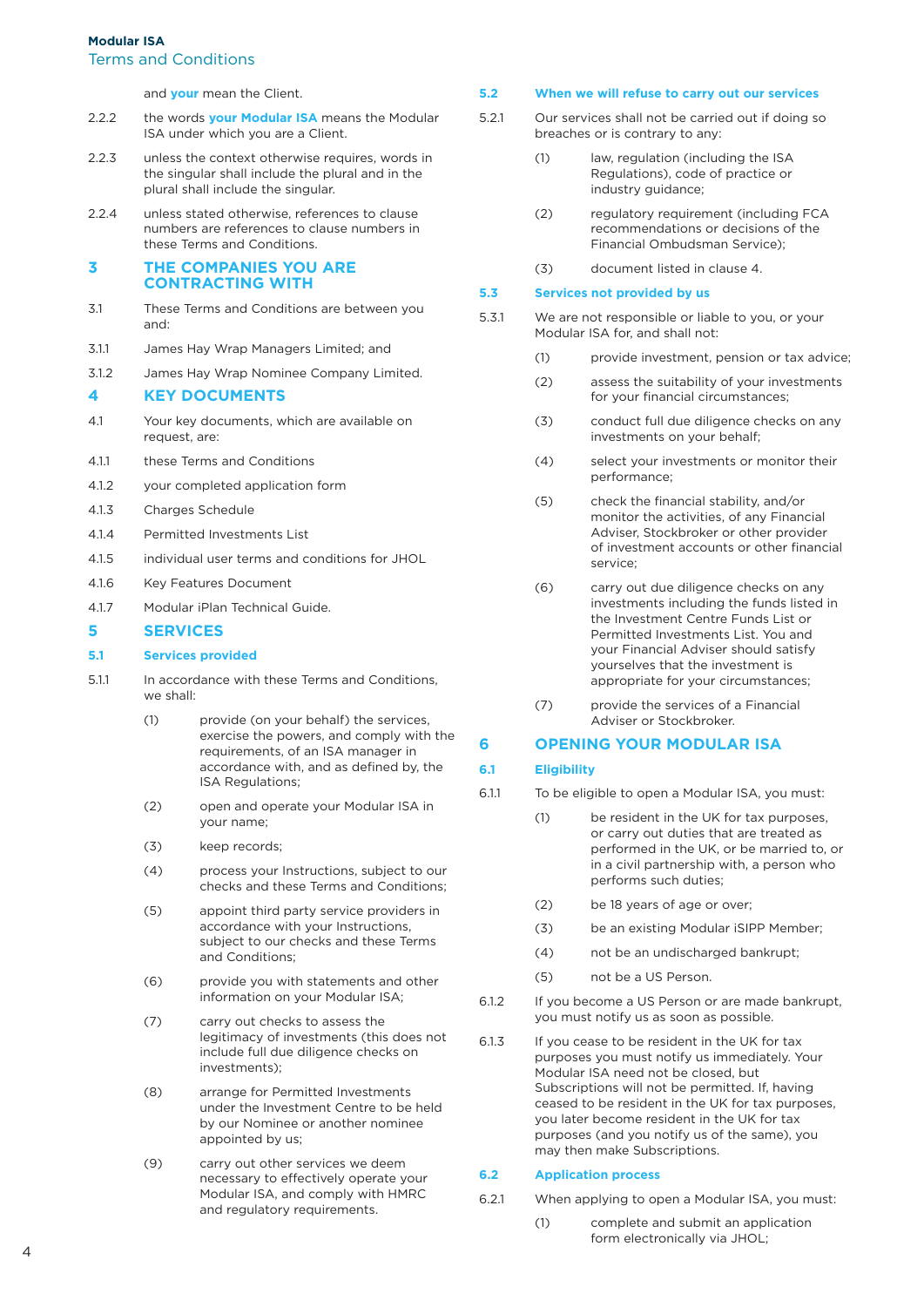- (2) provide satisfactory proof of your identity, residence and age (if required to do so by us);
- (3) be a Modular iSIPP Member.
- 6.2.2 We may accept a completed application form that has been electronically or digitally signed by you. If your application form has been signed electronically or digitally and we accept it, your use and operation of your Modular ISA will, for the avoidance of doubt, be deemed to be acceptance of these Terms and Conditions in their entirety.
- 6.2.3 A legally binding contract is created when we accept your application and your Modular ISA will be opened on receipt of your Subscription or transfer from another ISA manager.
- 6.2.4 If your application is accepted we shall communicate this to you in writing.
- 6.2.5 Once your application is accepted, you authorise us to: comply with all laws, regulations, regulatory requirements/recommendations, and codes of practice (including the ISA Regulations); and exercise the powers of an ISA manager under the ISA Regulations, on your behalf.
- 6.2.6 Under the ISA Regulations, you may subscribe to one stocks and shares ISA, one cash ISA and one innovative finance ISA per Tax Year. The Modular ISA is classified as a stocks and shares ISA. This means if you have subscribed to:
	- (1) a stocks and shares ISA with another ISA manager in one Tax Year, you may not subscribe to our Modular ISA in the same Tax Year;
	- (2) a cash ISA and/or an innovative finance ISA with another ISA manager in one Tax Year, you may subscribe to our Modular ISA in the same Tax Year.
- 6.2.7 You are responsible for ensuring that all Subscriptions are within allowable limits.
- 6.2.8 If no Subscription is made in both the Tax Year you opened your Modular ISA, and the Tax Year immediately following, you must complete a new application if you wish to make a Subscription in subsequent Tax Years.
- 6.2.9 We may refuse your application at our discretion.

#### **6.3 Appointment of a Financial Adviser (if applicable)**

- 6.3.1 Products may be opened on an advised or non-advised basis, and you may at any time select in or out of any Products as advised or non-advised.
- 6.3.2 All Products (including investments), whether advised or non-advised, can be viewed by your Financial Adviser (if appointed). Your Financial Adviser may only transact or provide Instructions in relation to the Products and investments for which your Financial Adviser is appointed.
- 6.3.3 If you appoint a Financial Adviser, you are responsible for agreeing all charges (including any applicable Adviser Charges) with your Financial Adviser.
- 6.3.4 Your Financial Adviser must provide us with their full details, be authorised and regulated by the FCA (or if based outside the UK, hold the appropriate regulatory permissions in the jurisdiction in which the Financial Adviser is

 domiciled) and agree to our Financial Adviser terms of business and operational requirements.

- 6.3.5 You are responsible for monitoring the performance of your Financial Adviser.
- 6.3.6 Instructions we receive from your Financial Adviser will be treated as if they are from you, unless you notify us to the contrary in accordance with clause 8. It is your responsibility to ensure that all Instructions we receive from your Financial Adviser reflect your wishes.
- 6.3.7 We treat Instructions from your Financial Adviser on the basis that your Financial Adviser:
	- (1) is acting fully within the authority and permissions you have agreed with and given to your Financial Adviser;
	- (2) has advised you in accordance with their duties and responsibilities.
- 6.3.8 You must provide us with your Instructions if you require Adviser Charges to be paid from your Modular ISA.
- 6.3.9 You must satisfy yourself as to your Financial Adviser's terms of business with you, including any Adviser Charges to be paid to them.
- 6.3.10 We may terminate our relationship with your Financial Adviser if they do not comply with our Financial Adviser terms of business, our operational requirements, or cease to hold the required regulatory permissions to act as a Financial Adviser.
- 6.3.11 You may change your Financial Adviser subject to our Terms and Conditions, provided you notify us.

# **6.4 Appointment of a Stockbroker (if applicable)**

- 6.4.1 Our current range of acceptable Stockbrokers is listed on our Website. You may appoint a Stockbroker, subject to our Terms and Conditions, in particular the Stockbroker meeting the requirements in clause 6.4.2 below. Our acceptance of a Stockbroker does not mean we endorse them, or have checked their financial stability.
- 6.4.2 Your Stockbroker must provide us with their full details, be based in the UK, be authorised and regulated by the FCA, comply with FCA Rules and their terms of business with you and agree to, and comply with, our terms of business and our operational requirements, including agreeing to provide us with appropriate information to enable us to at all times meet our reporting requirements under the ISA Regulations.
- 6.4.3 You must deal directly with your Stockbroker and satisfy yourself as to the terms (including charges), any advice, and investment strategy (particularly relating to the purchase, retention or sale of investments), you agree with your Stockbroker.
- 6.4.4 In dealing with your Stockbroker we require that the Stockbroker use its nominee and custody facilities, and accepts responsibility for the registration and safe custody of your investments.
- 6.4.5 If your Stockbroker ceases to have the required regulatory authorisations or permissions, or does not comply with our terms of business or operational requirements, including providing us with appropriate information to enable us to at all times meet our reporting requirements under the ISA Regulations, we may require that you replace your Stockbroker and that any assets held are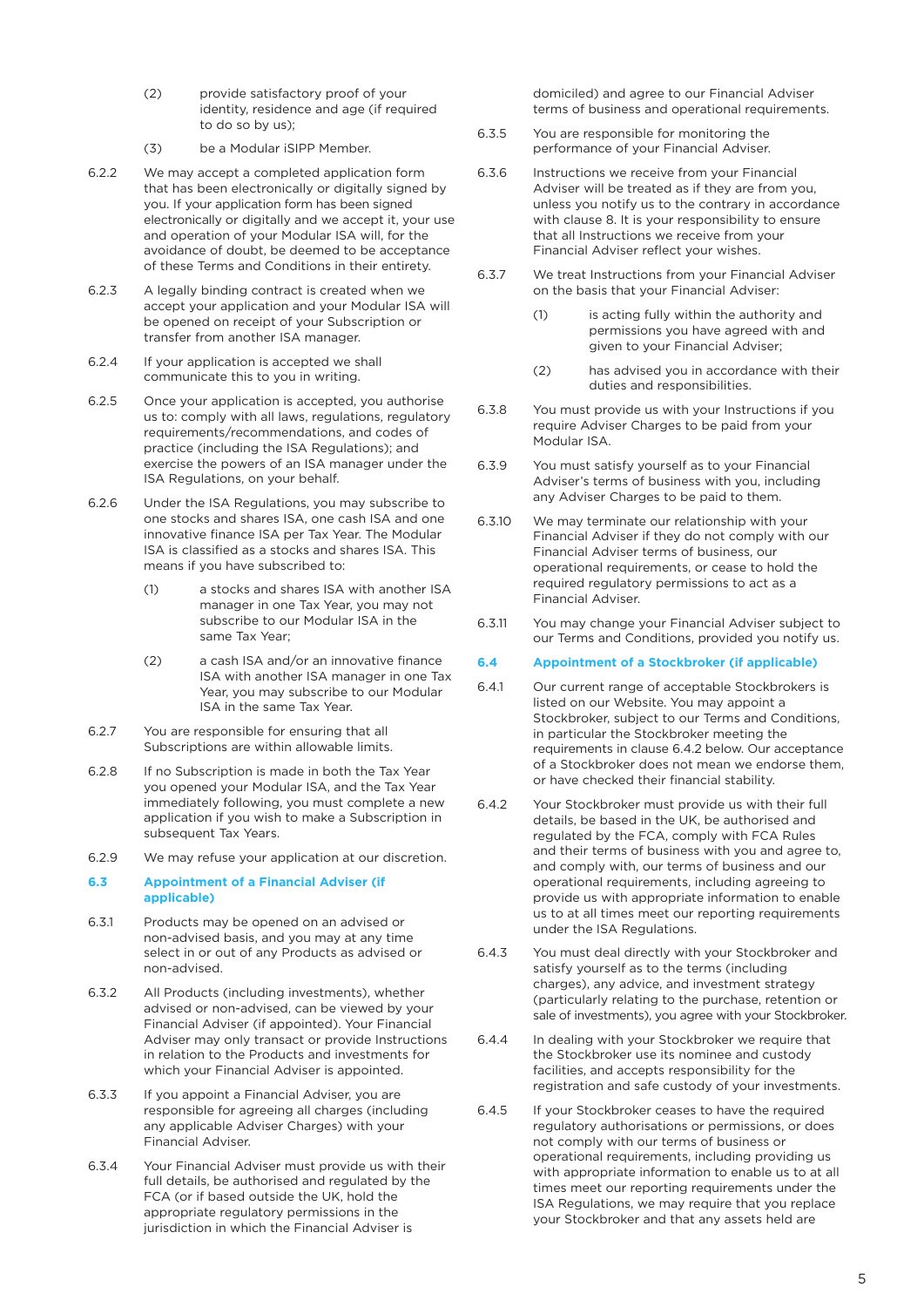transferred to your newly appointed Stockbroker. Alternatively, we may require that any assets held by the previous Stockbroker be sold within a reasonable time.

# **6.5 Appointment of a third party (if applicable)**

- 6.5.1 If you wish to appoint a third party, other than your Financial Adviser, to deal with your Modular ISA (including giving Instructions on your behalf), we must be provided with satisfactory proof of the third party's identity, residence and specimen signature (and any further information we may require to satisfy anti-money laundering requirements and any other requirements).
- 6.5.2 We treat Instructions from the third party as though they are from you, unless you notify us otherwise.
- 6.5.3 You must ensure that Instructions we receive from the third party reflect your wishes and you accept responsibility for the actions of the third party in relation to your Modular ISA.

# **7 YOUR RIGHT TO CANCEL**

- 7.1 You may change your mind after your application to open your Modular ISA is accepted.
- 7.2 Once your application is accepted we shall provide you with a cancellation notice which explains your right to cancel and how to exercise that right.
- 7.3 Your rights to cancel are set out in the table below:

|                                                                          | <b>IF YOU HAVE NOT APPOINTED</b><br><b>A FINANCIAL ADVISER</b>                                                                                                      | <b>IF YOU HAVE APPOINTED A</b><br><b>FINANCIAL ADVISER</b>                                                                                                                                  |
|--------------------------------------------------------------------------|---------------------------------------------------------------------------------------------------------------------------------------------------------------------|---------------------------------------------------------------------------------------------------------------------------------------------------------------------------------------------|
| <b>OPENING YOUR</b><br><b>MODULAR ISA</b>                                | 30 Day cancellation period, after which<br>time you can invest money received into<br>your Modular ISA.                                                             | 30 Day cancellation period, during which<br>time you can invest money received into<br>your Modular ISA.                                                                                    |
|                                                                          | If you cancel your Modular ISA, any<br>money or assets received will be returned<br>to an account nominated by you.                                                 | If you cancel your Modular ISA, any money<br>or assets received will be returned to an<br>account nominated by you, less any fall in<br>the market value of the investments made.           |
|                                                                          | If you wish to invest straight away you<br>may waive your right to cancel during this<br>cancellation period.                                                       |                                                                                                                                                                                             |
| <b>FIRST SUBSCRIPTION</b>                                                | No cancellation rights.                                                                                                                                             | 30 Day cancellation period.                                                                                                                                                                 |
| <b>FOR A NEW TAX</b><br><b>YEAR</b>                                      |                                                                                                                                                                     | If you cancel your first Subscription, any<br>money or assets received will be returned<br>to an account nominated by you, less any<br>fall in the market value of the investments<br>made. |
| <b>SUBSEQUENT</b><br><b>SUBSCRIPTIONS IN</b><br><b>THE SAME TAX YEAR</b> | No cancellation rights.                                                                                                                                             |                                                                                                                                                                                             |
| <b>TRANSFER INTO THE</b>                                                 | No cancellation rights.                                                                                                                                             | 30 Day cancellation period.                                                                                                                                                                 |
| <b>MODULAR ISA</b>                                                       |                                                                                                                                                                     | If you cancel your transfer in, any money<br>or assets received will be returned to an<br>account nominated by you, less any fall in<br>the market value of the investments made.           |
| <b>OTHER INVESTMENTS</b>                                                 | Investment providers are responsible for determining if cancellation rights will be given.<br>We will forward to you any cancellation notice we produce or receive. |                                                                                                                                                                                             |

- 7.4 Your right to cancel may be exercised under this clause 7 by submitting a completed cancellation notice to us before the expiry of the relevant cancellation period via JHOL or by post to our Address.
- 7.5 If you change your mind under this clause 7 and any Adviser Charges have been paid, we will request repayment of these from your Financial Adviser, but we will not be responsible or liable to you if these are not repaid by your Financial Adviser.
- 7.6 Terms about closing your Modular ISA outside the cancellation periods above are provided at clause 19.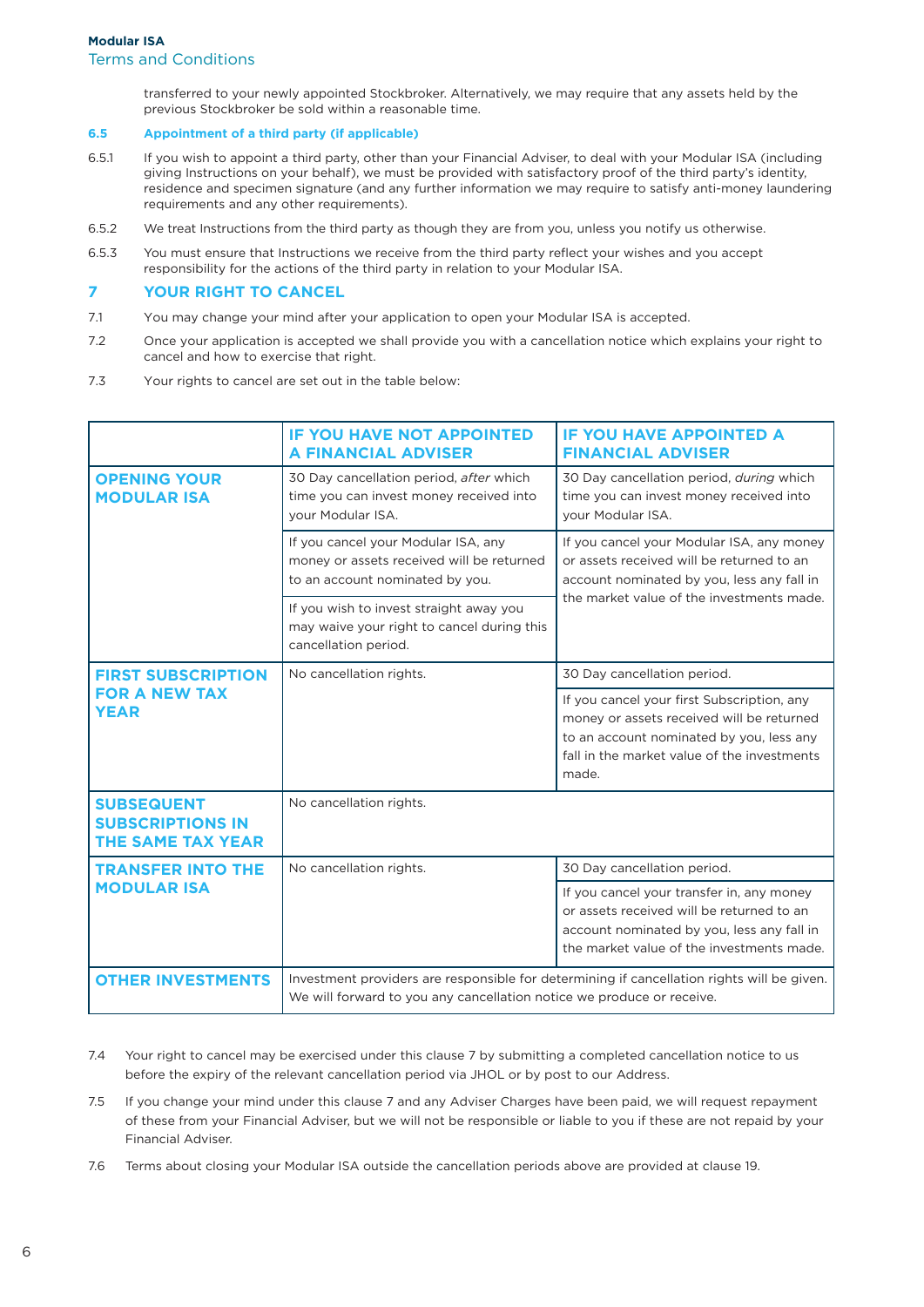# **8 SENDING INSTRUCTIONS, NOTICES AND DOCUMENTS**

# **8.1 General**

- 8.1.1 We correspond directly with you or your Financial Adviser (if appointed), unless you request for us not to do so.
- 8.1.2 Our primary method of communicating with you is secure message via JHOL, but we may also communicate by post.
- 8.1.3 You must notify us as soon as possible if any of your contact details change.
- 8.1.4 This clause 8 shall not apply to the service of proceedings or other documents in any legal action.

#### **8.2 Notices and documents**

- 8.2.1 This clause 8.2 does not apply to sending Instructions (see clause 8.3).
- 8.2.2 Any notice or document to be given by you and/or your Financial Adviser to us, or by us to you and/or your Financial Adviser, must be in writing, in English and delivered by secure message through JHOL, by hand, or prepaid post to our Address, or to you at the last permanent residential address in our records, and/or your Financial Adviser at your Financial Adviser's last known address.
- 8.2.3 Notices or documents sent under clause 8.2.2 shall be deemed received (if delivered by hand) at the time of delivery, (if sent by post) upon the expiry of 5 Business Days after posting, and (if sent by secure message through JHOL) when it appears as a sent item on JHOL's secure portal, a notification of receipt has been generated and no error message has been generated.
- 8.2.4 We are prepared to accept notices and documents from you and/or your Financial Adviser by email or fax provided such communications are received by us in English and you and your Financial Adviser (if applicable) agree to take reasonable security measures and to follow up all emails and faxes with us to confirm receipt, particularly if such communications are, or will become, time sensitive.

#### **8.3 Instructions**

- 8.3.1 Instructions to us must be in writing, in English and received by us by secure message through JHOL, by hand, or prepaid post at our Address. We do not accept email Instructions. As a more secure alternative we recommend using our free secure messaging service, JHOL, to send us your electronic Instructions.
- 8.3.2 We are prepared to accept Instructions by fax provided that such Instructions are received by us, in English and you and your Financial Adviser (if applicable) agree to take reasonable security measures and follow up all faxes with us to confirm receipt, particularly if these communications are, or will become, time sensitive.
- 8.3.3 We do not normally accept telephone Instructions, but reserve the right to in exceptional circumstances. If we accept a telephone Instruction you will be required to

 confirm the same to us in writing by post, fax or secure message on JHOL.

8.3.4 We do not accept liability for loss arising out of, or in connection with, you or your Financial Adviser having sent an Instruction which is not received by us (see further clause 21).

# **9 POOLED CLIENT MONEY ACCOUNTS**

- 9.1 Money for your Modular ISA will be held in one or more Pooled Client Money Accounts with banks and/or other deposit takers of our choice. We will hold money in accordance with the Client Money Rules.
- 9.2 Any cheque (received from a third parties) that is deposited will not start earning interest or be available to invest until the fifth Business Day after we have deposited it with the bank. The fact that we will allow the funds to be used on the fifth Business Day does not necessarily mean that the item has cleared.
- 9.3 Money for your Modular ISA may be placed in notice or unbreakable term deposit accounts to obtain better rates of interest. Money may be placed in accounts with notice periods of, or on deposit for fixed terms of, up to 95 Days, in accordance with the Client Money Rules. Placing your money in notice or term deposit accounts does not in itself affect your ability to deal with or withdraw funds from your Modular ISA. However, such amounts may not be immediately available for distribution in the event of our insolvency or the insolvency or default of one of the banks or other deposit takers with whom your money is held.

9.4 Money held in Pooled Client Money Accounts will include money received from other clients because we also manage their Modular ISAs. Each client's entitlement is recorded in our internal records but not in the bank's or deposit taker's records. Each individual client's cash balance is represented in our records by the Product Bank Account.

- 9.5 We may change the providers used to hold the cash within the Pooled Client Money Accounts, without any prior notice to you. We will exercise due skill, care and diligence in the selection and periodic review of any providers used to hold the cash in the Pooled Client Money Accounts. However, we are not responsible for the actions, omissions, default or insolvency of any provider used to hold the cash in the Pooled Client Money **Accounts**
- 9.6 In the event of a default by a bank or other deposit taker you may have to bear any shortfall in the Pooled Client Money Accounts on a pro-rata basis based on the cash balances held across all Pooled Client Money Accounts.
- 9.7 In the event that we have held a client money balance for at least 6 years following the last movement on your entitlement of the Pooled Client Money Accounts (disregarding any payment or receipt of interest, charges or similar items) and we have taken reasonable steps to try and trace you, we reserve the right to cease treating such unclaimed balance as client money. If we do this, we will always follow the Client Money Rules applicable at the time in how we then handle the money.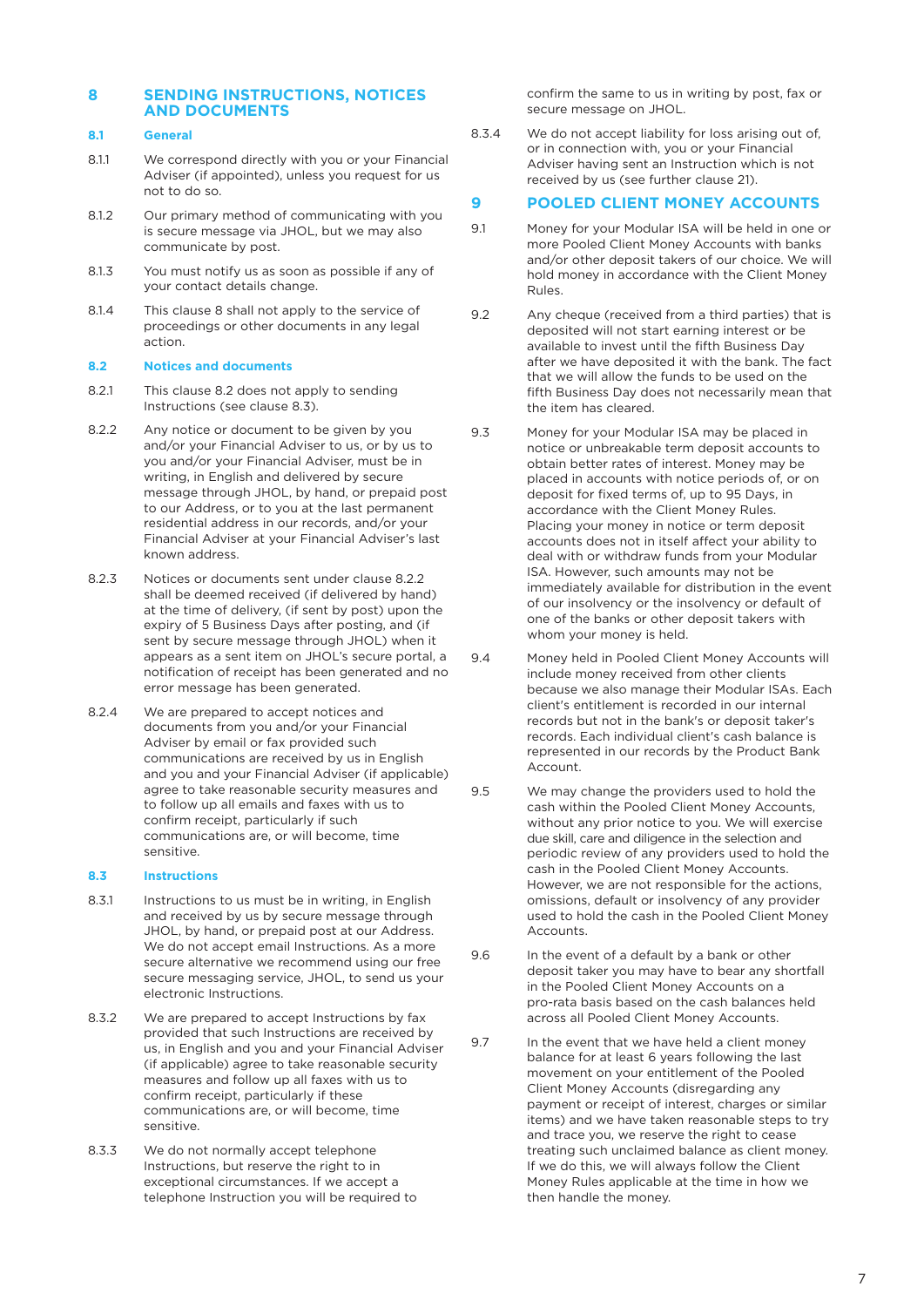Terms and Conditions

# **10 YOUR PRODUCT BANK ACCOUNT**

#### **10.1 General**

- 10.1.1 Your Product Bank Account is the term used to describe your individual cash holding within your Modular ISA. All clients' cash holdings are aggregated and held in the Pooled Client Money Account.
- 10.1.2 The primary purposes of your Product Bank Account are to:
	- (1) receive money for Permitted Investments, dividends and any interest payments;
	- (2) settle purchases of Permitted Investments;
	- (3) pay charges, including our charges and any Adviser Charges;
	- (4) pay other charges not settled by other means or by agreement with a Stockbroker.
- 10.1.3 You must keep sufficient funds in your Product Bank Account to pay all charges and allow us to carry out your Instructions.
- 10.1.4 If there is insufficient money in your Product Bank Account to enable us to complete your Instructions, those Instructions will not be carried out, and you or your Financial Adviser will be contacted for further Instructions, at which point you may:
	- (1) notify us that your Instructions are withdrawn; or
	- (2) transfer sufficient funds to your Product Bank Account to enable us to carry out your Instructions.
- 10.1.5 Your rights and obligations in relation to your Product Bank Account cannot be transferred. We will not recognise an interest in or claim to your Product Bank Account, unless required by law.
- 10.1.6 Money held in your Product Bank Account cannot be used as loan security.
- 10.1.7 James Hay Partnership may benefit from the provision of banking facilities.

#### **10.2 Subscriptions into your Modular ISA**

10.2.1 Subscriptions must not exceed the allowable HMRC imposed Subscription limit.

#### *Subscription methods*

- 10.2.2 The Subscription methods into your Modular ISA are: Bankers Automated Clearing Service (BACS), Faster Payments, Clearing House Automated Payment System (CHAPS) and Direct Debit.
- 10.2.3 Subscriptions are not accepted by cash, debit card, credit card or cheque. Subscriptions cannot be submitted at a branch of a bank.

#### *Subscriptions made in error or returned unpaid*

- 10.2.4 Subscriptions submitted in error shall be reclaimed.
- 10.2.5 Requests for the return of Subscriptions shall be determined by us. Any funds returned may be less than the original Subscription after the deduction of Adviser Charges, our charges, investment performance or tax, interest or other charges.

 10.2.6 Your Product Bank Account must always be kept in credit. Therefore, if your Product Bank Account goes into a debit balance (including after a payment is returned unpaid), we will inform you or your Financial Adviser that your Product Bank Account must be immediately brought into credit. If this is not done, your investments may have to be sold to bring your Product Bank Account back into credit.

#### *Transfers into your Modular ISA*

- 10.2.7 You may transfer all of your current Tax Year's ISA, or a previous Tax Year's ISA (in whole or in part) to your Modular ISA from another ISA manager.
- 10.2.8 Transfers depend on agreement between you, us and the other ISA manager.
- 10.2.9 All investments being transferred to a Modular ISA must be Permitted Investments. Investments that are not Permitted Investments must be sold prior to the transfer. Please refer to our Permitted Investments List, a copy of which can be obtained from our Website or on request.
- 10.2.10 Your existing ISA manager may apply a transfer charge and you should confirm this with them.

#### *When Subscriptions may be refused*

- 10.2.11 We will normally only accept Subscriptions and transfers from an account in your name (including ioint accounts).
- 10.2.12 Subscriptions and transfers into your Modular ISA may be refused by us. We will generally refuse to accept Subscriptions or transfers if:
	- (1) the payer's identity, residence or authorisation cannot be ascertained;
	- (2) it is not permitted by these Terms and Conditions or the Permitted Investments List.

#### **10.3 Payments Out of your Modular ISA**

- 10.3.1 If you wish to make a Payment Out, we must receive your Instructions specifying the amount of money and/or investments, and full details of the nominated account in your name you wish to receive the Payment Out.
- 10.3.2 We will normally only make Payments Out to an account in your name (including joint accounts).
- 10.3.3 Payments Out generally take 14 to 30 Days to complete and are made by CHAPS, Faster Payments, or cheque payable to you.
- 10.3.4 You will be unable to withdraw or make a Payment Out at the branch of any bank.

#### *Transferring your Modular ISA to another ISA manager*

- 10.3.5 You have the right to Instruct us to transfer your Modular ISA to another ISA manager. By a reasonable date you stipulate, you may Instruct us to transfer all your current Tax Year's Modular ISA, or part or all of a previous Tax Year's Modular ISA, to another ISA manager suitably authorised under the Financial Services and Markets Act 2000, and in accordance with the ISA Regulations.
- 10.3.6 Transfers depend on agreement between you, us and the new ISA manager.
- 10.3.7 We will cash in relevant Permitted Investments before the transfer, or transfer assets if requested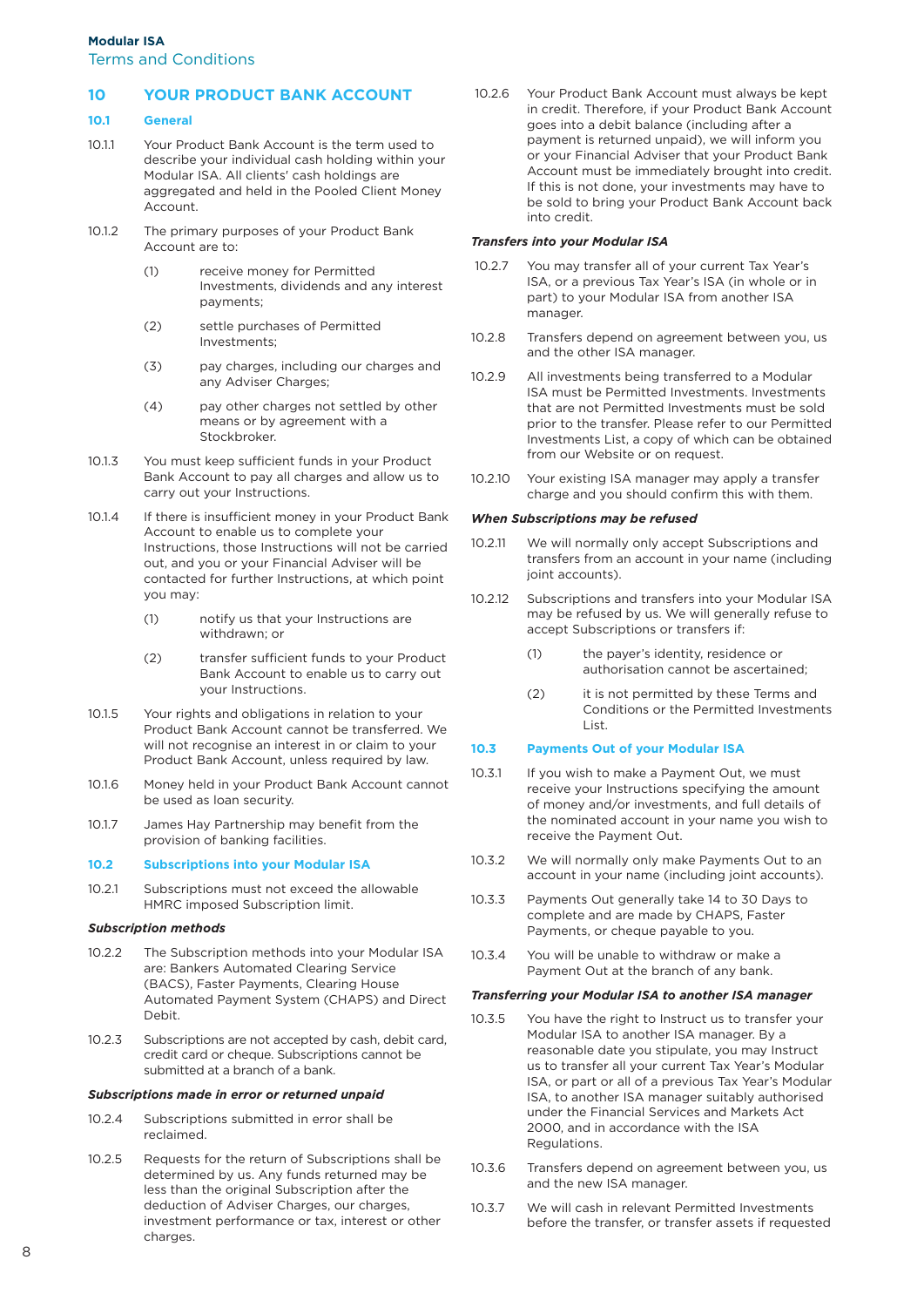to do so (see also clause 13.15). We will pay the proceeds to the other ISA manager on a reasonable date you Instruct. However, please note that if an investment is suspended we will process the transfer of that fund within 7 Business Days after the suspension ends.

10.3.8 Transfers are at all times subject to the ISA **Regulations** 

#### **10.4 Interest**

- 10.4.1 Interest is calculated and added to your Product Bank Account on the first Business Day of each month. Interest accrues on money held in your Product Bank Account when it has cleared.
- 10.4.2 We may change the interest rates applicable to your Product Bank Account:
	- (1) to maintain the competitiveness of our business as a whole, taking account of actual or expected changes in market conditions;
	- (2) to reflect actual or expected changes in money market interest rates;
	- (3) to ensure our business is run prudently;
	- (4) to reflect any change in general banking practice;
	- (5) to reflect any regulatory requirements, or guidance, or any change in the law, or a decision or recommendation by a Court or Ombudsman;
	- (6) to enable us to harmonise our banking or charging arrangements;
	- (7) to reflect changes in technology or direct costs required to pay others, or to take account of inflation;
	- (8) for any other reason which is valid.
- 10.4.3 Where the rate applied to your Product Bank Account is less than the rate paid by the provider of the Pooled Client Money Account, we will retain any surplus towards the cost of providing our services.
- 10.4.4 The rates of interest applicable to your Product Bank Account are published on our Website or are available on request.
- 10.4.5 Any changes to interest rates applicable to your Product Bank Account will be notified on our Website.

#### **11 INVESTMENTS**

#### **11.1 General**

- 11.1.1 All investments must be Permitted Investments and comply with applicable laws, regulations (including the ISA Regulations) and any rules, guidance or requirements of the FCA and HMRC. They must also comply with the Permitted Investments List and any guides and internal processes produced by us from time to time.
- 11.1.2 You may transfer Permitted Investments from an ISA you hold with another ISA manager to our Nominee as part of your Modular ISA. Such a transfer is subject to any requirements of your existing ISA manager.
- 11.1.3 You may invest in the range of Permitted Investments listed in the Permitted Investments List available on our Website or on request. The

 Permitted Investments may change from time to time.

- 11.1.4 You, or your Financial Adviser, or other authorised third party, may submit investment Instructions to us on your behalf.
- 11.1.5 We do not warrant that any Permitted Investments on the Permitted Investments List meet your financial or other circumstances. We recommend that you seek advice from a suitably qualified adviser (such as a Financial Adviser) before investing.
- 11.1.6 When investing in collective investment schemes, some fund managers may make use of the client money "Delivery Versus Payment (DVP) Exemption". Under this exemption, a fund manager need not treat money held for the purpose of settling a transaction in a collective investment scheme, as client money for a period of up to 1 Business Day. During this period, the investor's money will not be protected by the Client Money Rules, so if the fund manager fails, investors will rank as a general creditor. Where a fund manager requests our consent to using the DVP Exemption, we will grant them this consent on your behalf.

#### **11.2 Placing and withdrawing investment Instructions**

- 11.2.1 Our 'Order Transmission Policy' document details our policy on receiving and transmitting investment Instructions, and is available on our Website or on request.
- 11.2.2 Instructions must be submitted to us via secure message on JHOL in accordance with clause 8.3. Email Instructions are not accepted.
- 11.2.3 We shall communicate any difficulties experienced in carrying out your Instructions to you or your Financial Adviser as soon as reasonably practicable upon becoming aware of the difficulty.
- 11.2.4 We do not take into account market fluctuations when carrying out Instructions.
- 11.2.5 We only receive and transmit your Instructions and do not amend them. You must ensure the accuracy of all Instructions.
- 11.2.6 We shall confirm completion of your investment Instructions to you or your Financial Adviser by letter or secure message on JHOL.

#### **11.3 Investment Instructions placed in error**

11.3.1 You or your Financial Adviser must notify us immediately by secure message on JHOL if confirmation is received of an Instruction being submitted which you or your Financial Adviser did not Instruct to be carried out, or which has not been carried out in accordance with your or your Financial Adviser's Instructions. You or your Financial Adviser should also telephone us if the above happens.

#### **11.4 Potential delays to completing Instructions**

- 11.4.1 You and your Financial Adviser must provide sufficiently clear and precise Instructions to enable us, without any doubt, to carry out your Instructions. If any Instructions are unclear, this may cause delays for which we do not accept any liability.
- 11.4.2 There may be circumstances, particularly when awaiting funds arising from the disposal of investments or when executing asset transfers, where we must rely on third parties in order to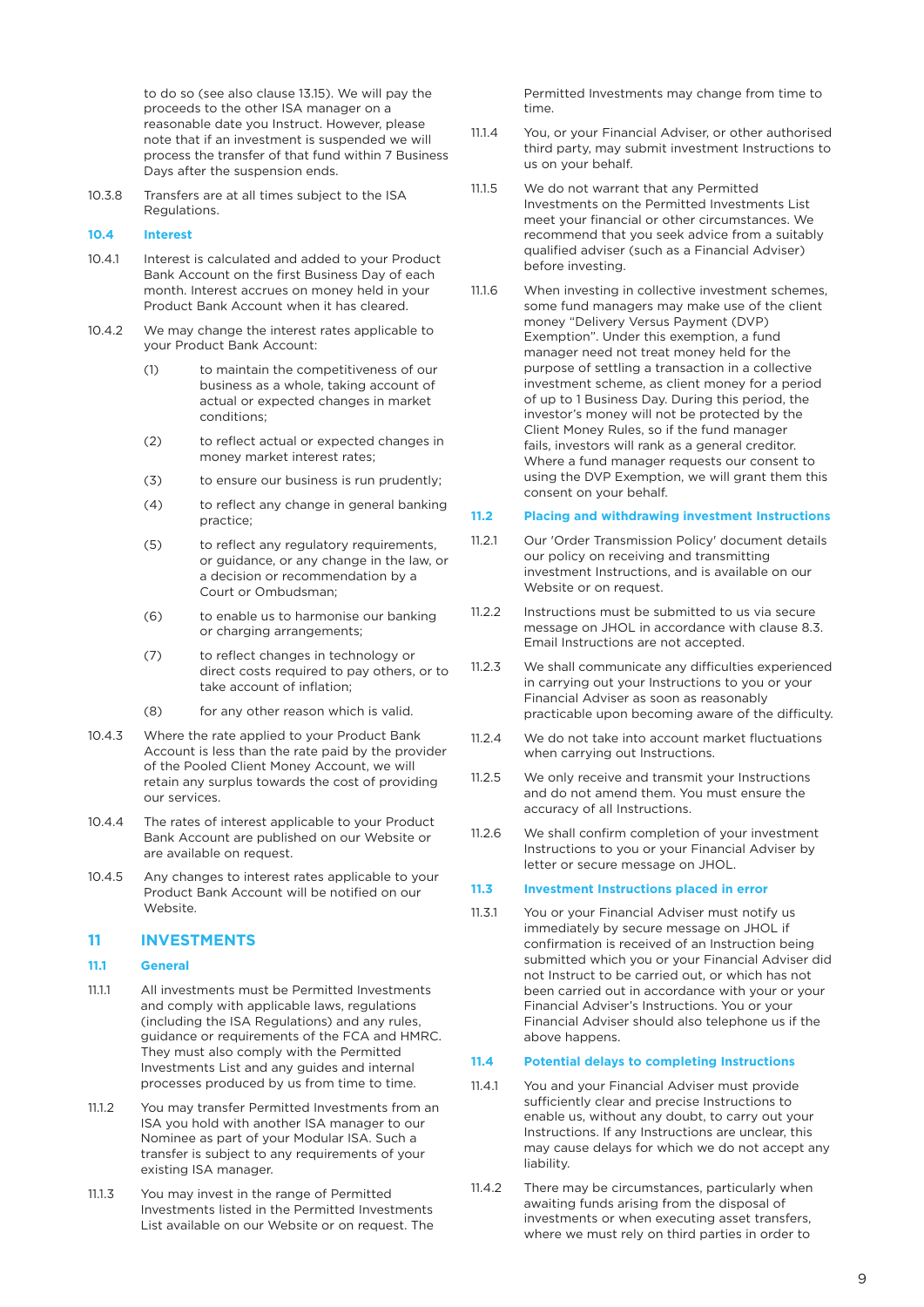complete your Instructions. In this case, the process may take significantly longer than expected for which we do not accept any liability.

#### **11.5 Reversing, suspending or refusing Investment Instructions**

- 11.5.1 We may reverse, suspend or refuse an Instruction:
	- (1) that is contrary to these Terms and Conditions, the Permitted Investments List, law, regulation, requirement or recommendation by the FCA or HMRC or other regulator;
	- (2) that exposes or may expose us or another IFG Group Company to adverse financial or reputational risks;
	- (3) if there are insufficient cleared funds in your Product Bank Account, necessary to complete the Instruction;
	- (4) if there is an accounting error which shows that a payment has not been received, that was originally recorded as received into your Product Bank Account;
	- (5) if the investment requires, or may require, supplementary cash or other assets to be paid or transferred to us, or another party, in order to meet the terms and conditions in relation to that investment. As a consequence, without limiting the above, investments in partly paid shares or investments, including derivatives, where margin may be required, are not permitted.
- 11.5.2 No liability is accepted for losses arising out of or in connection with us acting in accordance with clause 11.5.1 above.

#### **12 REGISTRATION OF INVESTMENTS**

- 12.1 Investments will be registered and held in the name of our Nominee or other Nominee as chosen by us, unless a Stockbroker is acting for you, in which case assets purchased through the Stockbroker will be held by it, or its nominee or custodian (not an IFG Group Company). As you choose which Stockbroker you wish to use, we are not responsible for the selection, appointment or any periodic review of your chosen Stockbroker or their nominee or custodian. We are also not responsible for the acts, omissions, default or insolvency of the Stockbroker or their nominee or custodian.
- 12.2 Where we choose to use a Nominee that is not an IFG Group Company, we will exercise due skill, care and diligence in the selection, appointment and periodic review of any Nominee we appoint and the arrangements for holding and safekeeping of your investments. However, we are not responsible for the actions, omissions, default or insolvency of Nominees that are not IFG Group Companies. We accept responsibility for our Nominee where it is an IFG Group Company with respect to any requirements of the FCA Rules on custody.
- 12.3 The costs of the transfer of assets into the name of our Nominee or other third party are payable by you.
- 12.4 Investment Centre assets will normally be registered collectively with those of other clients holding similar assets and may not be identifiable by separate certificates or other physical evidence of title. Investments may be held in a dematerialised form electronically or aggregated

 with investments of our other clients so that your interest in investments will only be identifiable from our internal records. In the event of a shortfall on our or our Nominee's insolvency, you may share proportionately in accordance with all clients' entitlements subject to applicable law.

- 12.5 You are not permitted to use any assets as collateral or as security or a pledge. You undertake that any assets transferred to us will be free of all third party interests.
- 12.6 We, or our Nominee, may give the issuer of your investments your name and address and size of your holding. Other parties holding your investments will also do likewise. Due to our Nominee holding your investment on a pooled basis, additional benefits may arise that would not otherwise have occurred had your investment been registered in your own name. In such circumstances, you will not receive these additional benefits. By holding investments in this manner you may also lose benefits which you might otherwise have gained, had investments been registered in your own name. We accept no liability should this happen.
- 12.7 In the event of our or our Nominee's insolvency, third parties may exercise a right of retention or sale in favour of the third party over all investments held with them, but this is limited to properly incurred charges and liabilities arising from the provision of custody services in respect of investments held with the third party.
- 12.8 In the event that we have held an asset for you for at least 12 years since the last Instruction received from you or your Financial Adviser relating to that asset and we have taken reasonable steps to try and trace you, we reserve the right to divest ourselves of this unclaimed asset by either selling it or transferring it away. If we do this, we will always follow the FCA Client Asset Rules applicable at the time.
- 12.9 If you choose to hold non-EEA (European Economic Area) investments, your rights will be subject to the local laws and regulation which may differ from those of the United Kingdom.
- 12.10 If you choose to hold investments outside of the United Kingdom, due to local laws a third party nominee may not be able to hold your investments in a way which is separately identifiable from the investments of that third party or of us. In the event of the insolvency of that third party nominee, if there is a shortfall in investments available to settle all claims, all of your investments may not be recovered and in the event of any shortfall, you may share proportionately in accordance with all clients' entitlements, subject to the local laws.
- 12.11 We may exercise a right of retention or sale over your investments but only in respect of properly incurred charges and liabilities arising from administering your Modular ISA.

#### **13 JAMES HAY INVESTMENT CENTRE**

#### **13.1 General**

- 13.1.1 Additional terms and conditions apply when you trade in Investment Centre Funds.
- 13.1.2 Investment Centre Funds are detailed in the ISA Investment Centre Funds List, a copy of which is available on our Website or on request. The funds offered, are subject to change or closure without notice and their inclusion on the Investment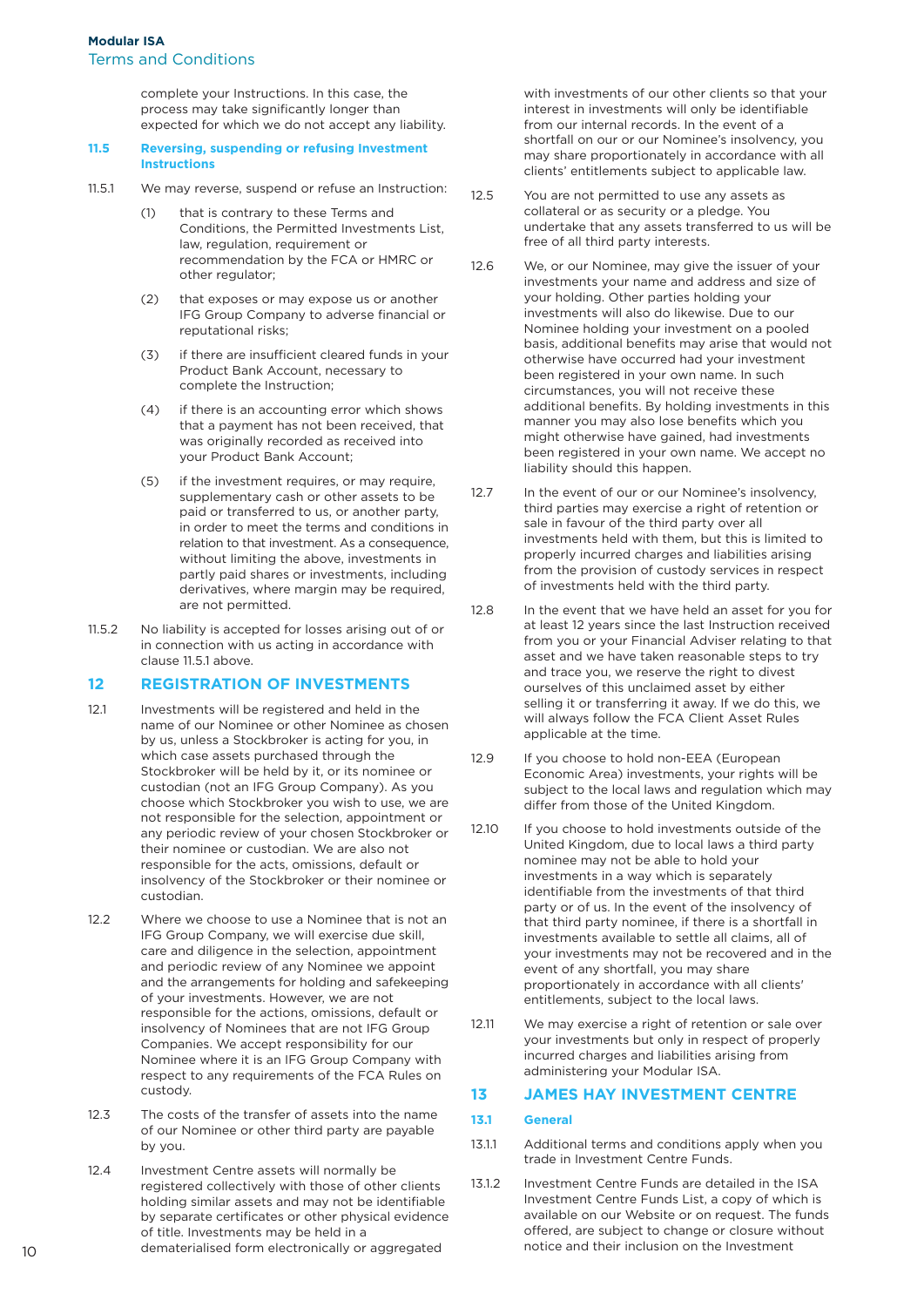Centre Funds List is not an indication of their suitability for your individual needs.

- 13.1.3 Past performance and other investment information on some Investment Centre Funds is available on JHOL. Contact your Financial Adviser, or relevant Investment Centre Fund Manager for further performance information.
- 13.1.4 No deals relating to Investment Centre Funds should be placed by you or your Financial Adviser directly with the relevant Investment Centre Fund Manager.

#### **13.2 Investment Centre Instructions**

- 13.2.1 Investment Instructions should be sent to us via JHOL's secure trading service. Alternatively, Instructions may be communicated by post or fax on the appropriate Investment Centre Form, following the contact details on the form. If these forms are not used, we will not be liable for any delay. Email Instructions are not acceptable.
- 13.2.2 Normally, Instructions received by post or fax at or before 4.00pm are processed on the next Business Day. However, this is not guaranteed and some Instructions may take longer.
- 13.2.3 The price date, when making the transaction may differ from the date it is sent.
- 13.2.4 Cut-off times for submitting Investment Centre Fund Instructions via JHOL are provided in the Investment Centre Funds List.
- 13.2.5 If an Investment Centre Fund Manager does not trade every Business Day on a particular Investment Centre Fund, your investment Instruction will normally be placed on the next trading date for that fund.
- 13.2.6 A dilution levy may be applied to trades at the discretion of the Investment Centre Fund Managers. This may happen if a high number of purchases or sales take place which would adversely affect the net asset value of units/shares held by the remaining investors. The levy is intended to ensure that the remaining investors are not worse off.
- 13.2.7 The minimum individual investment is £1 per fund selected.

#### **13.3 Deduction of initial investment Adviser Charges**

13.3.1 Any initial investment Adviser Charges due will be deducted from the investment amount before being forwarded to the Investment Centre Fund Manager. You must ensure that your Modular ISA has sufficient funds to purchase investments.

#### **13.4 Receiving money on sale of Permitted Investments**

- 13.4.1 It generally takes 5 Business Days from the date the Permitted Investment is sold to receive money into your Modular ISA; however, receipt of money may take longer.
- 13.4.2 Money normally will be credited to your Modular ISA on the Business Day following receipt from the Investment Centre Fund Manager.

#### **13.5 Switching Permitted Investments**

- 13.5.1 All Switches are processed as a sale then a purchase.
- 13.5.2 The price date of the purchase depends on the price of the sale being received from the relevant Investment Centre Fund Manager. This is normally

 the next Business Day, but we will not be liable for any delays caused by non-receipt of this information.

- 13.5.3 All investments sales will be processed first before the purchase trades are carried out when Switching out of more than one fund.
- 13.5.4 If you are Switching out of a fund that does not trade daily, then this will cause a delay to the sale element of the Switch which must be processed before the purchase element of the Switch can be placed.
- 13.5.5 We may, without notice, defer the purchase until the sale proceeds are received if we would be required to fund the transaction in the interim.
- 13.5.6 In the event that the Investment Centre Fund Manager for the fund being sold fails to send us the sale proceeds, we may have to sell sufficient units/shares from the fund purchased to cover this amount.

#### **13.6 Re-registering existing investments into the Investment Centre Funds**

13.6.1 Instructions to re-register existing funds into the Investment Centre may change the existing conditions that apply before the date of re-registration. Once re-registered, the units and shares will be held in accordance with these Terms and Conditions.

# **13.7 Aggregating transactions**

13.7.1 We may aggregate certain transactions from multiple clients in a particular fund and place a deal with the relevant Investment Centre Fund Manager that represents the overall position.

#### **13.8 Rebates**

- 13.8.1 Rebates (if any) applicable to Investment Centre Fund Managers' charges are apportioned depending on each client's holding in the relevant fund on the date the Rebate is calculated by the Investment Centre Fund Manager. Please note that calculation methods may vary between Investment Centre Fund Managers.
- 13.8.2 Rebates received on a pooled holding with the Investment Centre Fund Manager are credited to your Modular ISA as additional units or shares in the fund or as cash (in certain circumstances as permitted by regulations).

#### **13.9 Distributions**

- 13.9.1 Any distributions in respect of your holdings are credited to your Modular ISA once the money is received and reconciled. This normally takes 10 Business Days after receipt from the Investment Centre Fund Manager.
- 13.9.2 Scrip distributions are not permitted.

#### **13.10 Confirming transaction details to you**

13.10.1 We confirm completion of an investment Instruction on JHOL, to you or your Financial Adviser. JHOL will be updated after we receive correct contract notes from the Investment Centre Fund Manager following completion of an investment Instruction. JHOL will be updated with transaction details of regular purchases and sales.

#### **13.11 Suspension of funds**

13.11.1 Investment Centre Fund Managers may suspend dealing in Investment Centre Funds. We accept no liability for loss arising out of, or in connection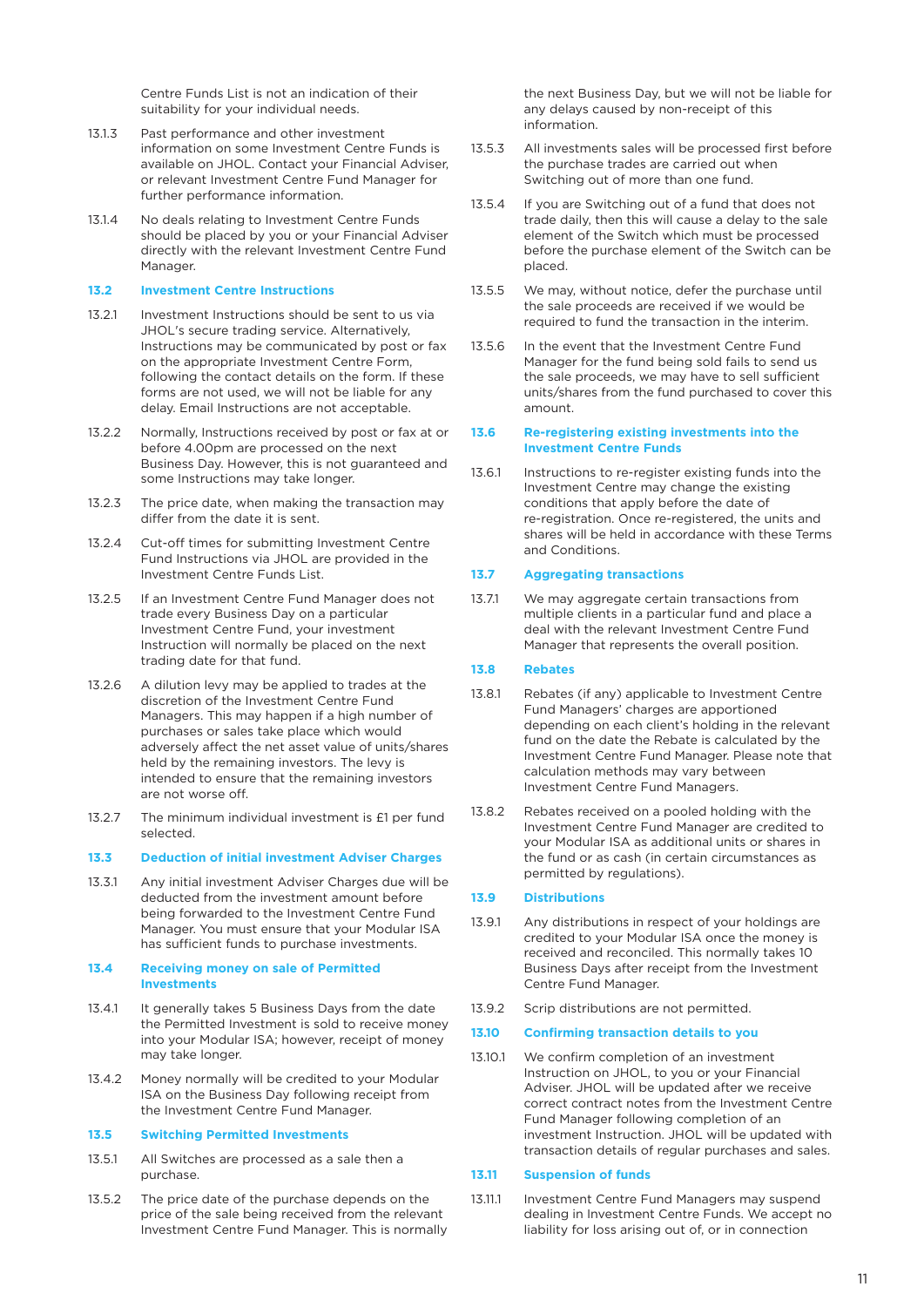# **Modular ISA** Terms and Conditions

 with, Investment Centre Fund Managers suspending dealing on Investment Centre Funds.

#### **13.12 Mergers and closures**

- 13.12.1 We will not exercise any voting rights attaching to any Investment Centre Fund that is subject to merger or closure.
- 13.12.2 If an Investment Centre Fund is withdrawn from the Investment Centre Funds List at short notice, we may sell the former Investment Centre Fund and credit the proceeds to your Modular ISA. You or your Financial Adviser will be notified if that is the case and we will advise you or your Financial Adviser of the effect on your fund.

#### **13.13 Collection of investment income**

13.13.1 Interest, dividends and other investment income are credited to your Modular ISA.

#### **13.14 Voting rights and corporate actions**

13.14.1 We will not exercise any voting rights attaching to your investments, unless we have agreed this with you including the rate of charges that may apply for such a service.

#### **13.15 Transferring funds into and out of your Modular ISA**

- 13.15.1 If you ask us to transfer any of your investments to us from another Platform or from your Modular ISA with us to another Platform, you may choose for the transfer to be carried out by way of a Unit Transfer, provided there are no circumstances outside of our control, or the control of the Transferring Platform or Receiving Platform (as the case may be), which would prevent a Unit Transfer. This is otherwise known as an "in-specie" transfer.
- 13.15.2 Where we receive an Instruction from you, or one given on your behalf, to carry out a Unit Transfer of any investments, we may treat that Instruction as expressly providing us with your authority:
	- (1) if we are the Transferring Platform, to request the Available Fund Manager of each such investment (to the extent we are entitled to do so) to carry out any conversion of the relevant Units to Units in an Available Fund in the Receiving Platform, and to take any other reasonable steps to bring about that conversion; or
	- (2) if we are the Receiving Platform, to instruct the Transferring Platform to request the Available Fund Manager of each such investment (to the extent the Transferring Platform is entitled to do so) to carry out any conversion of the relevant Units to Units in an Available Fund in your Modular ISA with us, and to take any other reasonable steps to bring about that conversion, in each case, as required to enable a Unit Transfer of any such investments.
- 13.15.3 Where we receive an Instruction from you, or given on your behalf, to convert Units in your investments into Units of a Discounted Unit Class, we are entitled to treat that Instruction as expressly providing us with your authority.

 Once a Unit Transfer of any investment has taken place, it may be possible for a conversion of Units in your existing investments to a Discounted Unit Class:

(1) if we are the Transferring Platform, you will

 need to contact the Receiving Platform to determine their approach to Unit conversions of an investment to a Discounted Unit Class.

- (2) if we are the Receiving Platform, once the investment has completed, we will let you know how to determine if a Discounted Unit Class is available to you. We will also let you know how to Instruct us to carry out a conversion of a Unit Class to a Discounted Unit Class.
- 13.15.4 An Instruction will be treated as given on your behalf where it is provided:
	- (1) by your Financial Adviser;
	- (2) if we are the Transferring Platform, by the Receiving Platform;
	- (3) if we are the Receiving Platform, by the Transferring Platform,

 unless, in any of these cases, we reasonably believe that person or entity does not have authority to provide the Instruction on your behalf.

#### **14 MODULAR ISA PANELS**

- 14.1 You may invest with a Provider. All Providers must be UK based, authorised and regulated by the FCA, agree to our terms of business and these Terms and Conditions and our operational requirements, including agreeing to provide us with appropriate information to enable us to at all times meet our reporting requirements under the ISA Regulations.
- 14.2 Before investing with a Provider you must agree to their terms and conditions. It is important to read those terms and conditions as they outline investment instruction deadlines, timescales and limits to and exclusions of liability. The Provider's terms and conditions do not form part of these Terms and Conditions.
- 14.3 Once you have opened an account with a Provider, you must deal with the Provider directly.
- 14.4 Once investment instructions have been given to a Provider those instructions may not be withdrawn. Investment instructions through a Provider will:
	- (1) not be placed unless there are sufficient cleared funds in your Modular ISA;
	- (2) be registered in the name of the Provider's nominee.
- 14.5 Settlement of investment instructions is carried out through your Modular ISA and your Provider will liaise with us accordingly. A Provider may refuse to place a trade if there are insufficient funds in your Modular ISA.
- 14.6 If a Provider is included on our Panel, this does not mean we endorse them. You and your Financial Adviser should satisfy yourselves about the financial security and suitability of any provider on our Panel before investing.

#### **15 WHOLE OF MARKET MODULE**

- 15.1 You may invest in external investments with fund providers who are not on our Investment Centre. These investments will be subject to the relevant providers' terms and conditions, which will not form part of these Terms and Conditions.
- 15.2 If a fund is available under our Investment Centre, you must buy it through our Investment Centre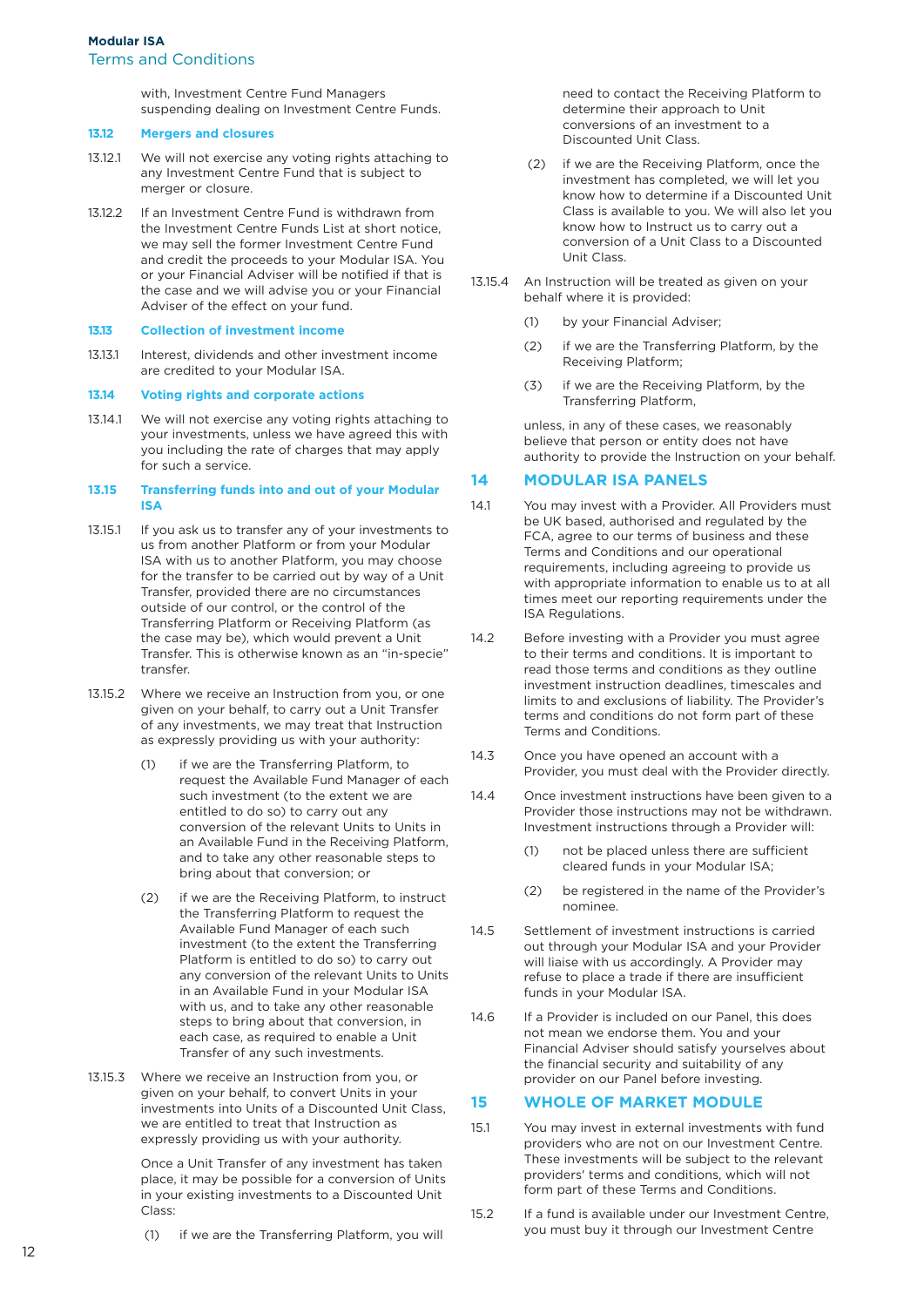and you will not be permitted to purchase it via the whole of market module.

15.3 Please see the Permitted Investments List, a copy of which can be obtained from our Website or on request.

# **16 CHARGES**

- 16.1 Section 1 of the Charges Schedule specifies the charges applicable to the Modular ISA. A copy can be obtained from our Website or on request.
- 16.2 You agree to pay us and permit us to deduct, our charges, expenses, any third party charges and costs (including Adviser Charges), tax charges, levies and any other charges from your Modular ISA, as and when they become due.
- 16.3 We reserve the right to sell investments held within your Modular ISA to pay our charges, expenses, third party charges and costs, tax charges, levies, fees and/or other liabilities incurred in relation to your Modular ISA. Although we reserve this right, we are under no obligation to exercise it and it remains your responsibility to ensure that your Product Bank Account contains sufficient funds to pay our charges, expenses, third party charges and costs, tax charges, levies, fees and/or other liabilities incurred in relation to your Modular ISA.
- 16.4 Subject to our requirements and methods of payment as we may decide, you may pay charges personally instead of deducting them from your Modular ISA.
- 16.5 You are, or if you die, your estate is, responsible for the payment of all charges (including Adviser Charges).
- 16.6 Additional charges determined on the date of payment, may apply if you Instruct us to make foreign currency electronic payments from your Modular ISA.
- 16.7 We may charge interest on late payment of our charges at 8% above the Bank of England base rate.
- 16.8 Annual fees or charges (including, but not limited to, whole of market module charges), taken in advance or arrears, will not be refunded in part or in full, if you stop using the service the charge relates to or if you close your Modular ISA at any point in the plan year.

#### **17 TAX**

- 17.1 Currently, no tax is payable on income you receive from your Modular ISA.
- 17.2 Any exemption from tax under the ISA Regulations will cease if you die, subject to clause 20.1 of these Terms and Conditions.

# **18 KEEPING YOU INFORMED AND THIRD PARTY LITERATURE**

- 18.1 You or your Financial Adviser will be notified on completion of your Instructions.
- 18.2 Valuation reports will be provided on JHOL every 3 months from the date you opened your Modular ISA.
- 18.3 For investments held in your Modular ISA, you must make a specific request to us each time you need us to arrange:
- (1) for you to receive annual reports, accounts or other information issued in respect of those investments;
- (2) for you to attend meetings and/or vote in respect of those investments.
- 18.4 An additional charge may apply calculated on a time/cost basis (see Charges Schedule) in relation to services under 18.3 above.
- 18.5 Where your Modular ISA contains funds that are managed by third parties, we rely on and report information provided to us by those third parties. We accept no liability for errors or omissions that may occur in this third-party produced information, including where we have transmitted or incorporated it into our literature.
- 18.6 We make no express or implied representations as to the suitability of funds, or investments held on your behalf, including in the event that we pass on literature or information produced by or on behalf of the providers, issuers or managers of such investments whether in hard copy or through the internet. Any market news, prices or other data you obtain from JHOL is provided by us in good faith, but we cannot guarantee its accuracy or completeness or that it is up to date. No express or implied endorsement is made by us in relation to any of these items.

#### **19 CLOSING YOUR MODULAR ISA**

#### **19.1 When you may close your Modular ISA**

19.1.1 You may close your Modular ISA on 30 Days' notice to us in accordance with clause 8.2.

#### **19.2 When we may close your Modular ISA**

- 19.2.1 We may close your Modular ISA on 30 Days' notice to you in accordance with clause 8.2 for any of the following valid reasons, if:
	- (1) we are required to close your Modular ISA by law, regulation, the FCA, HMRC or other government body;
	- (2) you materially breach these Terms and Conditions without remedying the material breach when requested to do so by us within a reasonable time. "Material breach" includes non-payment of any charges, levies, or taxes due, non-compliance with our procedures, not replacing your Stockbroker or Financial Adviser where they are in material breach of our terms of business or operational requirements, or otherwise cease to be appropriately authorised and regulated to act as a Stockbroker or Financial Adviser or you provide us with false details or otherwise are acting or have acted fraudulently or contrary to any other laws or regulations;
	- (3) you are not or have ceased to be a Modular iSIPP Member.

#### **19.3 Requirements, charges and consequences when closing your Modular ISA**

- 19.3.1 In giving notice to close your Modular ISA under clause 19.1 or 19.2 (**Closure Notice**), the following applies:
	- (1) Instructions received by us (for example investment Instructions) before we receive,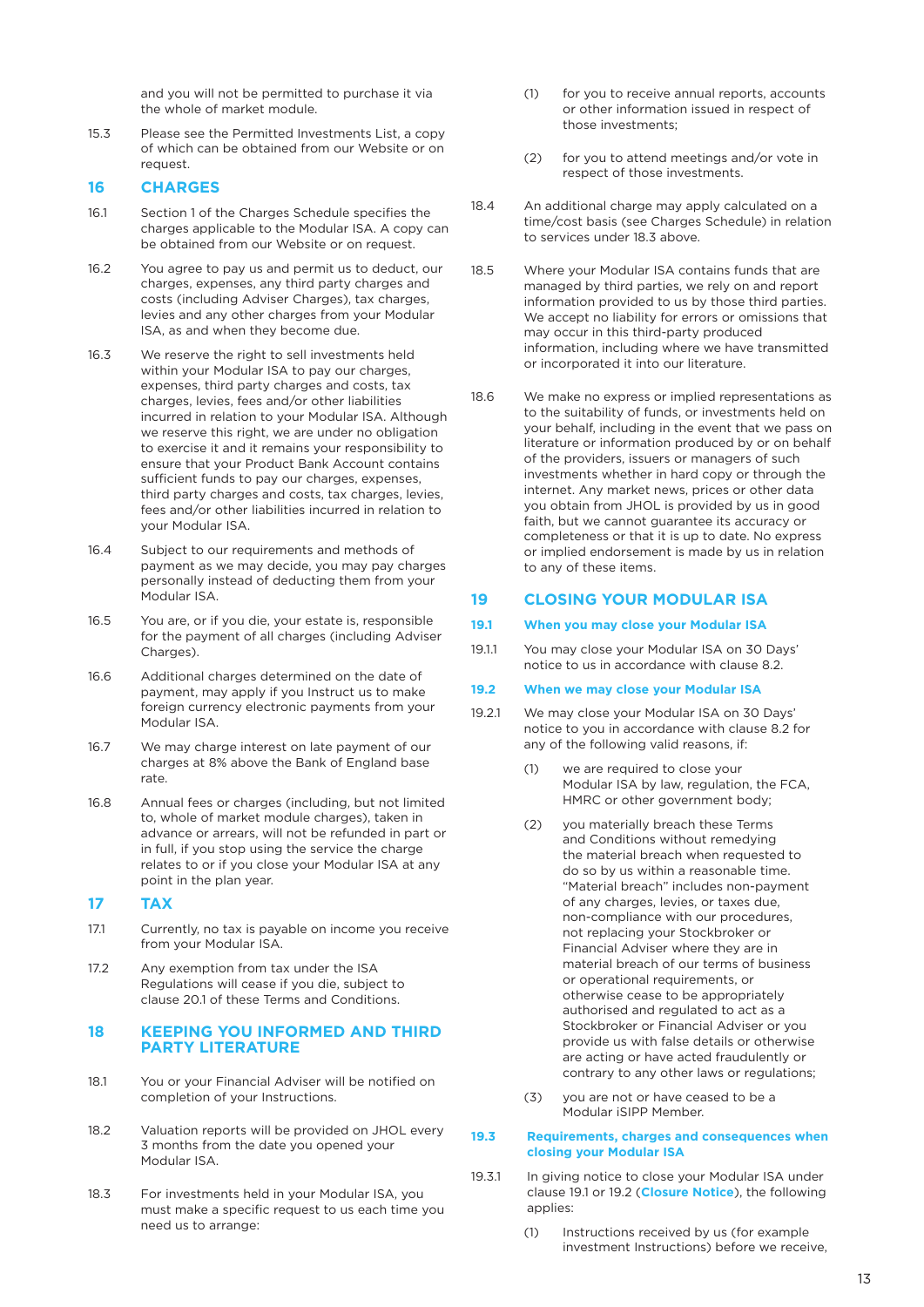or provide you with, a Closure Notice, will be completed in accordance with these Terms and Conditions. Instructions submitted on or after the day a Closure Notice is received or issued will not be completed, unless it is an Instruction to transfer all money and/orinvestments (as applicable) held in your Modular ISA to another account in your name;

- (2) money and/or investments will be transferred to an account in your name or to another Platform with whom you have opened an account, in accordance with your Instructions less all charges, levies and any taxes due;
- (3) if no Instructions are received (within a reasonable period of time) to transfer all money and/or investments from your Modular ISA to another account in your name, or to another Platform with whom you have opened an account, we may sell your investments and hold the proceeds of sale in your Modular ISA until you Instruct us to transfer the contents of your Modular ISA to an account in your name. We shall not unreasonably exercise this right;
- (4) once all your money and investments in your Modular ISA have been transferred to an account in your name, your Modular ISA will be closed;
- (5) closure of your Modular ISA shall not affect any accrued rights or any outstanding obligations, including any requirements to pay all charges, levies or taxes due.

# **20 YOUR MODULAR ISA ON DEATH**

#### **20.1 Notification of death**

- 20.1.1 If you die, existing Instructions will be suspended and future Instructions will not be completed until we receive appropriate proof of death and title from the authorised personal representatives.
- 20.1.2 We will require the original death certificate in order to formally record the death, but we do reserve the right to accept other forms of notification.
- 20.1.3 Upon notification of your death, your Modular ISA will be designated a 'continuing account of a deceased investor'. Funds held within this account continue to benefit from ISA tax advantages.
- 20.1.4 The Modular ISA will remain a 'continuing account of a deceased investor' until the earlier of:
	- (1) the completion of the administration of your estate;
	- (2) the closure of the Modular ISA account; or
	- (3) the third anniversary of your death.
- 20.1.5 If, after a period of three years, the administration of the ISA account is ongoing and the ISA account has not been closed, the ISA account will cease to be a 'continuing account of a deceased investor'. Therefore on the next working day following the third anniversary of the deceased's death, the ISA wrapper will be removed from the account and all subsequent income or gains will then become taxable in the hands of your estate.

#### **20.2 Additional Permitted Subscription (APS)**

20.2.1 A surviving spouse or civil partner may make an

APS following your death.

- 20.2.2 The APS limit can be either the value of your Modular ISA:
	- (1) at your date of death; or
	- (2) at the point the ISA ceased to be a 'continuing account of a deceased'.
- 20.2.3 Your surviving spouse or civil partner can choose which value to use, but once they have done so they cannot change their mind.

#### **21 RESPONSIBILITY FOR LOSS**

#### **21.1 Our responsibility**

21.1.1 We do not exclude or limit our liability to you for breach of statutory or regulatory obligations, negligence causing death or personal injury, fraud, or fraudulent misrepresentation.

#### **21.2 Where we are not responsible**

- 21.2.1 We shall not be responsible or liable (and will not compensate you) for any loss, liability, cost, expense, fees or missed profit that you, your investments or your Modular ISA suffer:
	- (1) where you or your Financial Adviser (or other third party) has sent an Instruction or other request to us which is not received by us in accordance with these Terms and Conditions;
	- (2) where we have relied and/or acted on any Instruction or other request within a reasonable time of receiving the Instruction or other request;
	- (3) where a third party such as your Financial Adviser is responsible for giving an Instruction or other request, or carrying out your Instruction or other request and fails, wholly or in part, to carry out your Instruction or other request within a reasonable period of time, or provides an unclear Instruction or other request which is not clarified to us within a reasonable period of time;
	- (4) as a result of us fairly exercising our discretion to refuse to carry out your Instructions or other request in accordance with these Terms and Conditions, including where we exercise our discretion not to carry out an investment Instruction in accordance with these Terms and Conditions;
	- (5) where we have acted (or not acted) in good faith on an Instruction or other request given by you, or which we reasonably believe to be given by you, your Financial Adviser or appointed third party;
	- (6) arising from or in connection with your, your Financial Adviser's or other third party's decisions, actions or omissions relating to the choice, purchase, retention, Switching and/or sale of any investments;
	- (7) where a Financial Adviser or Stockbroker, or other third party you have appointed has caused the loss;
	- (8) where we have sold an investment to minimise further costs or liabilities;
	- (9) arising from or in connection with the actions, omissions, delays or defaults of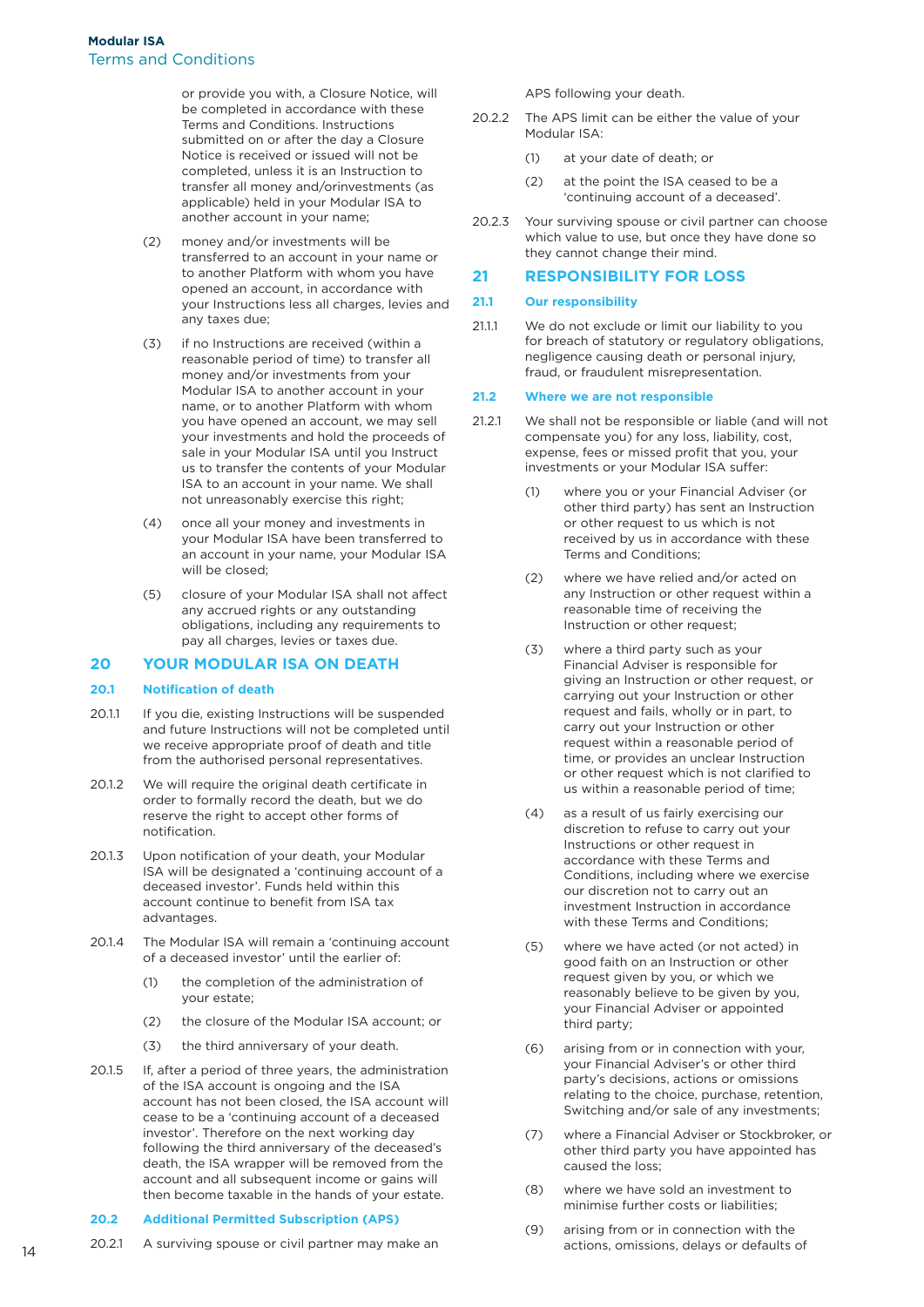any bank, third party nominee, custodian or institution with which you (or your appointed third party), we or a Stockbroker deposit money or investments;

- (10) where we have deducted any sum from your Modular ISA to cover taxes, levies or charges due to us, HMRC or other third parties;
- (11) arising out of or in connection with the performance of investments of any nature;
- (12) where our delay or failure to provide our services under these Terms and Conditions is caused by events, circumstances or causes beyond our reasonable control, including any failure, breakdown or malfunction of any telecommunications, computer systems (including JHOL), equipment, banking services, utility provider; or any delays or failures arising out of, or in connection with, any industrial disputes/actions, or abnormal weather conditions;
- (13) for loss caused due to any error, inaccuracy and/or omission in the content of any Costs and Charges Disclosure Documents, as the content of such Costs and Charges Disclosure Documents for particular funds is supplied to us by the applicable fund manager.

#### **21.3 Your responsibility to us**

21.3.1 You are personally responsible and liable to pay all charges due and shall reimburse us for any loss which is reasonable and could have been foreseen that we would suffer as a result of you doing or failing to do something in relation to your Modular ISA and us performing our services and duties in relation to your Modular ISA (except to the extent that we are responsible under clause 21.1.1), even if you close your Modular ISA. Without limiting the overall effect of this clause, this will include any tax charges and liabilities, and any requirements to complete and file applicable tax returns. This provision shall remain in force even if your Modular ISA is closed.

#### **22 OTHER IMPORTANT TERMS**

#### **22.1 Client status**

22.1.1 We categorise you as a 'Retail Client' as defined by FCA Rules. You can request an alternative categorisation, subject to our agreement. An alternative categorisation may reduce or limit the protection available to you.

#### **22.2 Conflict of interest**

22.2.1 We have procedures and controls designed to deal with and manage actual or potential conflicts. Our Conflicts of Interest Policy is available on our Website or on request.

# **22.3 Complaints**

- 22.3.1 Complaints should be addressed to: The Complaints Manager, James Hay Partnership, Dunn's House, St. Paul's Road, Salisbury, Wiltshire SP2 7BF. Alternatively, you can call us on 03455 212 414. For further details, please see 'A Guide to our Complaint Procedure' leaflet, a copy of which can be obtained from our Website or on request.
- 22.3.2 If you are not satisfied with the outcome of your complaint, you may refer it to the Financial

 Ombudsman Service, Exchange Tower, London E14 9SR.

Email: complaint.info@financial-ombudsman.org.uk.

Website: www.financial-ombudsman.org.uk.

This will not affect your right to take legal action.

#### **22.4 Delay**

22.4.1 If you or we breach these Terms and Conditions and delay or otherwise take no action, both we and you are still entitled to enforce any rights or remedies in respect of that breach and any subsequent breach.

#### **22.5 Exclusion of third party rights**

22.5.1 Other than the IFG Group Companies, a person who is not a party to these Terms and Conditions shall not have any rights under these Terms and Conditions including any rights under the Contracts (Rights of Third Parties) Act 1999 to enforce these Terms and Conditions.

#### **22.6 Financial Services Compensation Scheme**

- 22.6.1 Your Modular ISA is covered by the Financial Services Compensation Scheme ('FSCS'). The FSCS is the United Kingdom's compensation fund for customers of authorised financial services firms. The FSCS may be able to pay compensation if a firm is unable, or is likely to be unable, to pay claims against it. Further information is available at www.fscs.org.uk.
- 22.6.2 For further details on how we will hold any money and/or investments and how the protections under the UK regulations will apply, please read the document called 'How your Money and Investments are held within James Hay Partnership Products', a copy of which can be obtained from our Website or on request.

#### **22.7 Invalid, unlawful or unenforceable terms**

22.7.1 If any provision or part-provision of these Terms and Conditions is or becomes invalid, unlawful or unenforceable, it shall be deemed modified to the minimum extent necessary to make it valid, lawful and enforceable. If such modification is not possible, the relevant provision or part-provision shall be deemed deleted. Any modification to or deletion of a provision or part-provision under this clause shall not affect the validity and enforceability of the rest of these Terms and Conditions.

#### **22.8 Law and jurisdiction**

22.8.1 These Terms and Conditions and any dispute or claim arising out of or in connection with them or their subject matter or formation (including non-contractual disputes or claims) shall be governed by and interpreted in accordance with the laws of England and Wales. You and we both agree to submit to the exclusive jurisdiction of the courts of England and Wales.

#### **22.9 Transfer of our rights and obligations**

22.9.1 We may transfer our rights and obligations under these Terms and Conditions to another organisation on reasonable notice. We shall not transfer our rights and obligations under these Terms and Conditions if this will reduce your rights under these Terms and Conditions.

#### **22.10 Telephone recording**

22.10.1 We may operate a telephone recording system and calls may be recorded for training, monitoring